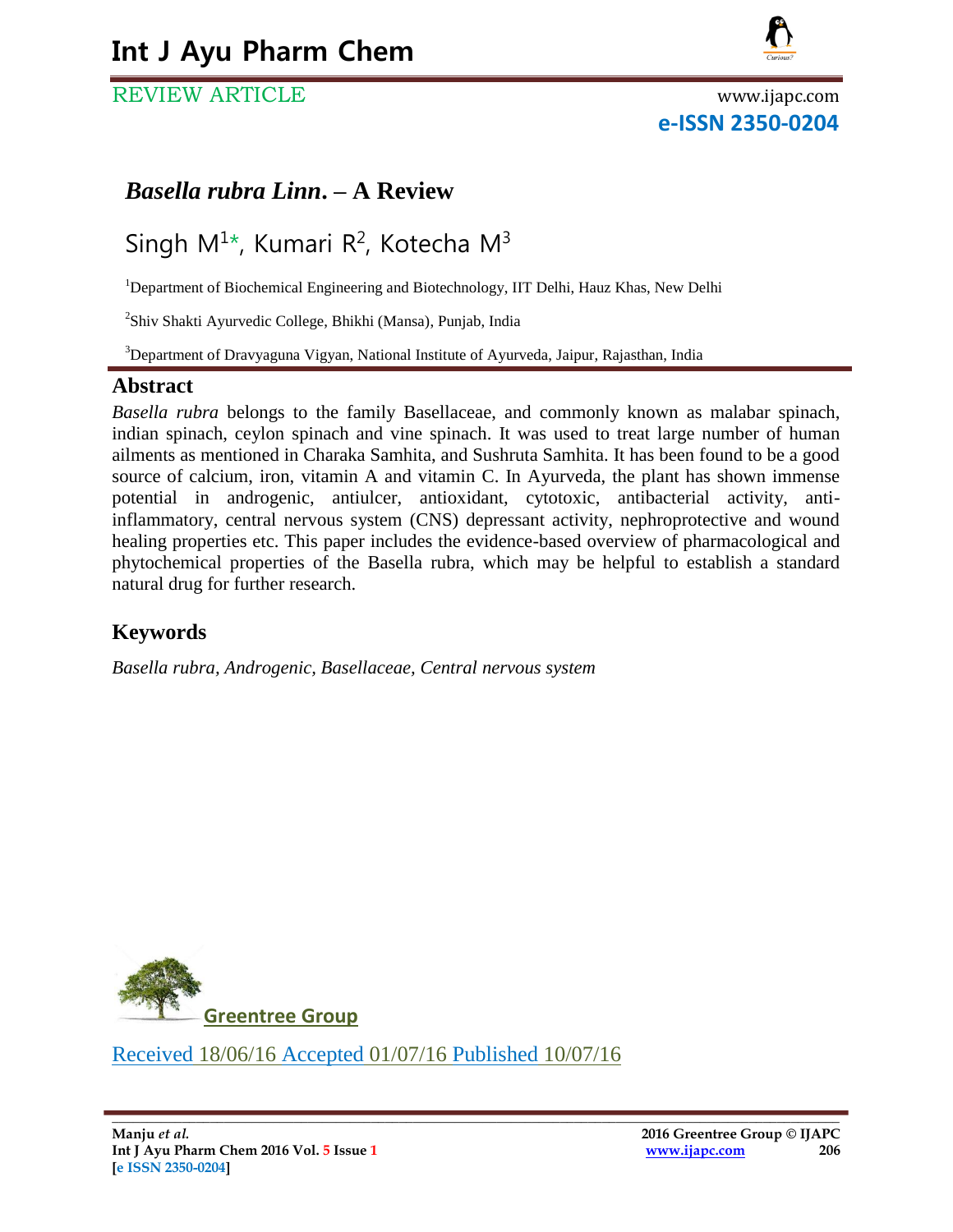# **INTRODUCTION**

Ayurveda is a native Indian healthcare system which is currently used by millions of people in India, Nepal and Sri Lanka for their day-to-day healthcare needs<sup>1,2</sup>. A large proportions of the world's population depends on traditional medicine because of the scarcity, high costs of orthodox medicine<sup>3,4</sup> and unpleasant side effects<sup>5</sup>. Medicinal plants have provided the modern medicine with numerous plant derived therapeutic agents<sup>7-9</sup>. Natural products play a dominant role in the development of novel drug leads for the treatment and prevention of diseases $^{10, 11}$ .

*Basella rubra L.* (Basellaceae), commonly known as Indian or Malabar spinach belongs to family Basellacae, is an herbaceous annual or biennial climbing herb found in tropical and sub-tropical areas. It is a succulent, branched, smooth, twining herbaceous vine, several meters in length. Stems are purplish or green. Leaves are fleshy, ovate or heart-shaped, 5 to 12 cms long, stalked, tapering to a pointed tip with a cordate base. Spikes are axillary, solitary, 5- 29 cm long. Fruit is fleshy, stalk less, ovoid or spherical, 5-6 mm long, and purple when mature and contain only one seed. The

flowers are pink and about 4 millimeters  $\log^{12}$ . The leaves of the plant contain flavonoids  $(133.1 \pm 26.2 \text{ mg }$  QC  $/100 \text{ g }$  FM),  $β$ - cyanin and 7, 4<sup>'-</sup> di– ortho methyl kempferol. The flower contain phenolic compounds  $(269.0\pm3.1\text{mg } GAE/100 \text{ g } FM)$ such as Rutin, Quercetin, Scopoletin, Coumarin, β-xanthin and β-cyanin pigments and Caffeic-, Homo-protocatechuic-, Chlorogenic-, trans- and cis-p-coumaric-, phydroxy-benzoic-, phloretic-, trans- and cissinapic-, cinnamic- acids; and the fruit consists of β-cyanin, gomphrenin І, gomphrenin II, and gomphrenin  $III.^{13}$ *Basella rubra Linn*. is a rich source of nutrients and minerals. Per 100 grams (g) edible portion, alugbati leaves contain Water  $(g) - 92.5$ ; Energy (kcal) – 23.0; Protein (g)  $-2.0$ ; Fat (g)  $-0.3$ ; Carbohydrates (g)  $-3.0$ ; Fiber (g) – 0.9; Ash (g) – 2.2; Calcium (mg)  $-128.0$ ; Phosphorous (mg)  $-40.0$ ; Iron (mg) – 4.9; Vitamin A (ug) – 456.0; Thiamine  $(mg) - 0.04$ ; Riboflavin  $(mg) -$ 0.12; Niacin  $(mg) - 0.5$ ; Ascorbic acid  $(mg)$  $-89.0^{27}$ . It also contains calcium 2.32, potassium 5.8, magnesium 0.06, sodium 5.11, iron 0.04mg/100gm.<sup>14</sup>

# **VARIETIES**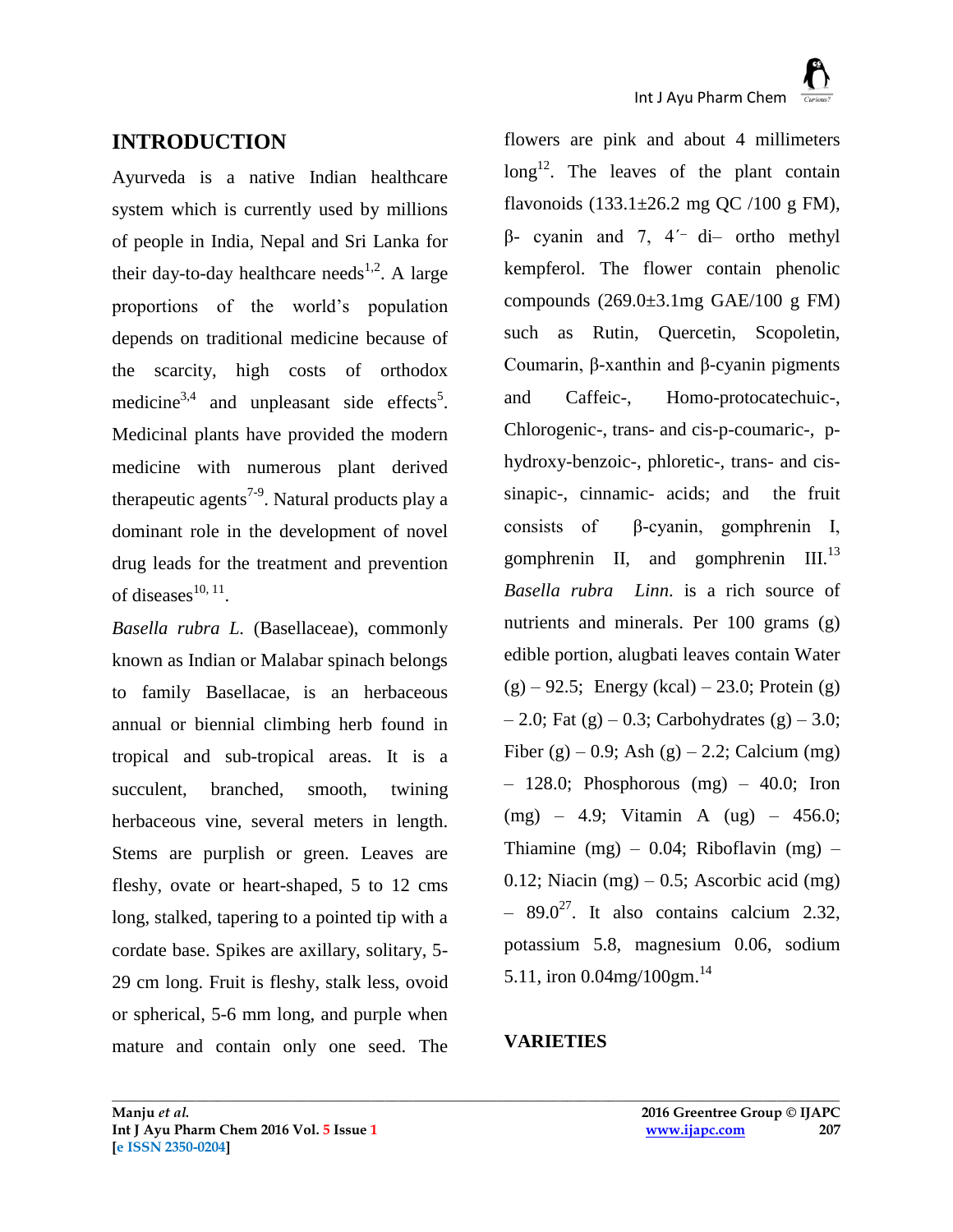There are three common types of alugbati: *Basella alba* with green stem and oval to almost round leaves; *Basella rubra* with red stems and green, oval to round leaves; and a third type, which is a hybrid of the two. The Institute of Plant Breeding of the University of the Philippines Los Banos (IPB-UPLB) has released two stopgap varieties in 1981 through its Germplasm Registration and Release Office: the red-stemmed 'Pulahan' and the green-stemmed 'Luntian.' <sup>15</sup> *.* 

## **GEOGRAPHICAL DISTRIBUTION**

Ceylon spinach, *Basella rubra* Linn. belongs to the family Basellaceae. Formerly it was included in the Chenopodiaceae, which includes true spinach and other pot herbs. It is widely distributed in the tropics and often cultivated in warm temperate areas of both the eastern and western hemisphere. It is usually considered to be nature of Southern Asia. *Basella rubra*, with white flowers and *Basella cardifolia*, with heart shaped leaves are the excluded names most often encountered in horticulture literature.

Watt stated that ceylon spinach is cultivated in almost every part of India, especially in lower Bengal and Assam where it is an important article of food. In Bengal almost every village has a hedgrew of it, the

succulent leaves and stems are used as a pot herb by all classes $^{16}$ .

According to Burkhill, Ceylon spinach is cultivated throughout Malaya for use as pot herb. The purpled leaves are used in both India and Malaya to poultice sore $^{16}$ .

The laxative property of the plant is used for treating constipation in children in Indonesia. Ceylon spinach is listed as food plant of the Philippine, where it is boiled and eaten like spinach. It is cultivated extensively by Chinese gardener and is on sale in Manila market throughout the year. The white variety had been introduced into Fiji shortly before 1956. It has been also reported from Ethiopia, Mozambique, Sierra and Camroons<sup>16</sup>.

The present article provides review on of *Basella rubra Linn*. and pharmacological studies conducted till date.

# *BASELLA RUBRA* **IN AYURVEDIC TEXTS-Ayurvedic pharmacodynamics17-20**

*Rasa -Madhura Guṇa – Pichhala, Snigdha* and *Sara Virya - Shita Vipaka- Madhura*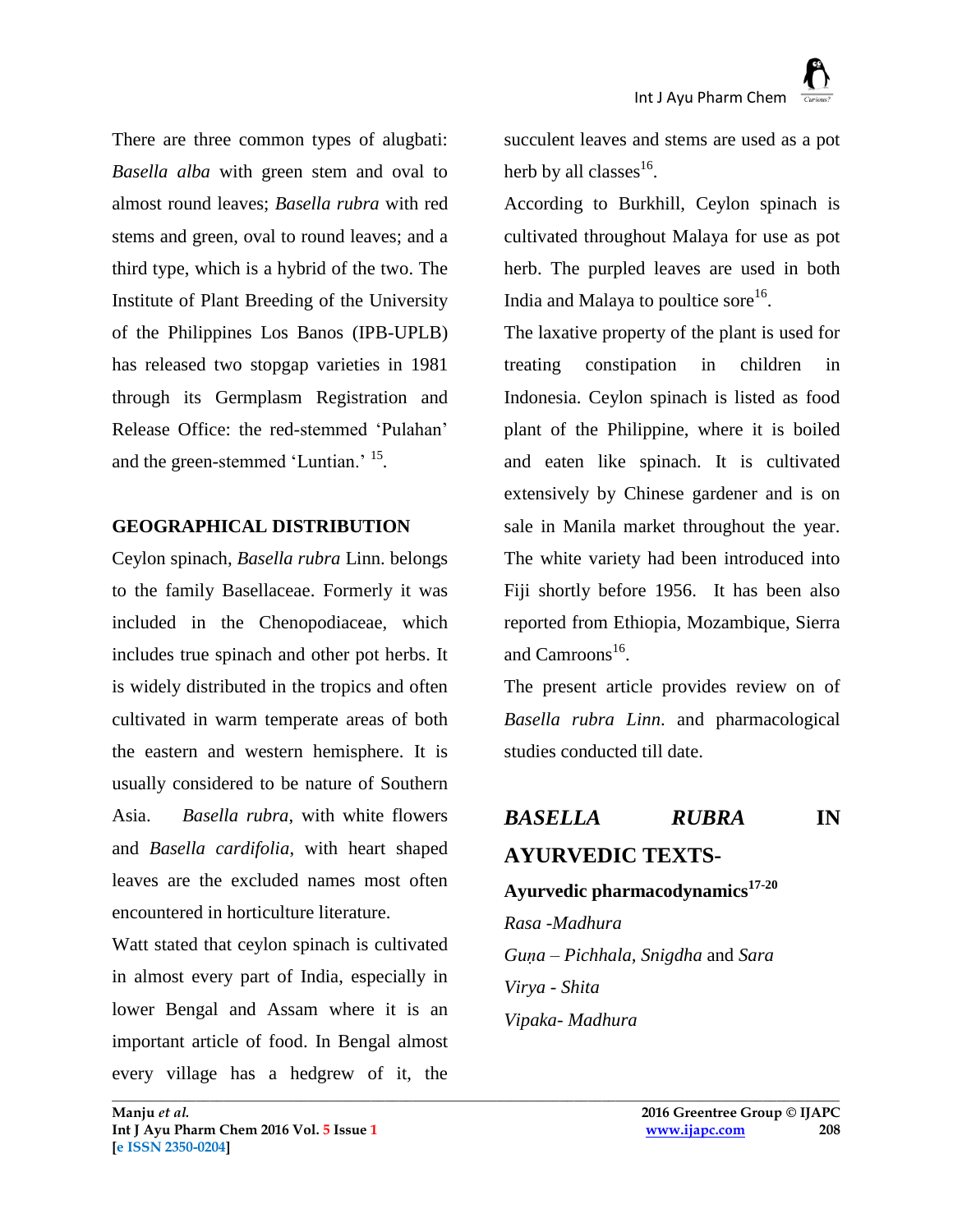Effect on dosha- *Vataghna, Pittaghna, Kaphakara* action

**Organoleptic Character**-17,18 Sparsh (Touch)-*Snigdha* (smooth) *Rupa* (Apperance) *–* Dark green *Rasa* (Taste*) Madhura Gandha* (Smell)-No particular smell

# **PHARMACOLOGICAL**

# **ACTIVITIES**

#### **Antifungal Activities**

Two novel antifungal peptides, designated α- and β-basrubrins, respectively, isolated from seeds of the *Basella rubra linn..* α- and β-basrubrins exhibited a molecular weight of 4.3 and 5 kDa, respectively. They inhibited translation in a rabbit reticulocyte system with an  $IC_{50}$  value of 400 and 100 nM, respectively α- and β-basrubrin inhibited HIV-1 reverse transcriptase by  $(79.4 \pm$ 7.8)% and  $(54.6 \pm 3.6)$ %, respectively, at a concentration of 40μM, and  $(10.56 \pm 0.92)\%$ and  $(2.12 \pm 0.81)\%$ , respectively, at a concentration of 40μM. Both α- and βbasrubrins exerted potent antifungal activity toward *Botrytis cinerea, Mycosphaerella arachidicola,* and *Fusarium oxysporum<sup>29</sup> .*  Neither α-basrubrin nor β-basrubrins exhibited DNase, RNase, Lectin protease

activity, indicating that their antifungal action is not due to these activities. [HIV-1](http://www.sciencedirect.com/science/article/pii/S0196978104002025#200021642)  [reverse transcriptase](http://www.sciencedirect.com/science/article/pii/S0196978104002025#200021642) was inhibited by  $α$ - and β-basrubrins with an  $IC_{50}$  of 246 and 370 μM, respectively. Translation in rabbit reticulocyte [lysate](http://www.sciencedirect.com/science/article/pii/S0196978104002025#200024313) was inhibited by  $\alpha$ - and β-basrubrins with an  $IC_{50}$  of 400 and 100 nM. The heat shock protein-like peptide and serine–threonine kinase-like protein exhibited a molecular mass of 3 and 30 kDa, respectively. They inhibited neither translation in a rabbit reticulocyte system at concentrations up to  $50 \mu M$  nor HIV-1 reverse transcriptase activity at concentrations up to 400  $\mu$ M.<sup>21</sup>

# **Anticancer Activities**

**\_\_\_\_\_\_\_\_\_\_\_\_\_\_\_\_\_\_\_\_\_\_\_\_\_\_\_\_\_\_\_\_\_\_\_\_\_\_\_\_\_\_\_\_\_\_\_\_\_\_\_\_\_\_\_\_\_\_\_\_\_\_\_\_\_\_\_\_\_\_\_\_\_\_\_\_\_\_\_\_\_\_\_\_\_\_\_\_\_\_\_\_\_\_\_\_\_\_\_\_\_\_\_\_**

Fruit extracts of *Basella rubra linn.* which are rich in bioactive phenolics, flavonoids and betalains were investigated for their antioxidant and anticancer activities against human cervical carcinoma (SiHa) cells. The fruits contained total betalain contents of  $0.34$  g/100 g fresh weight and  $1.9$  g/100 g dry weight. Betanin, isobetanin and gomphrenin I were the major pigments identified. Phenolic compounds, such as generic acid, sinapic acid, ferulic acid, coumaric acid and chlorogenic acid, and flavonoids, such as myricetin, quercetin,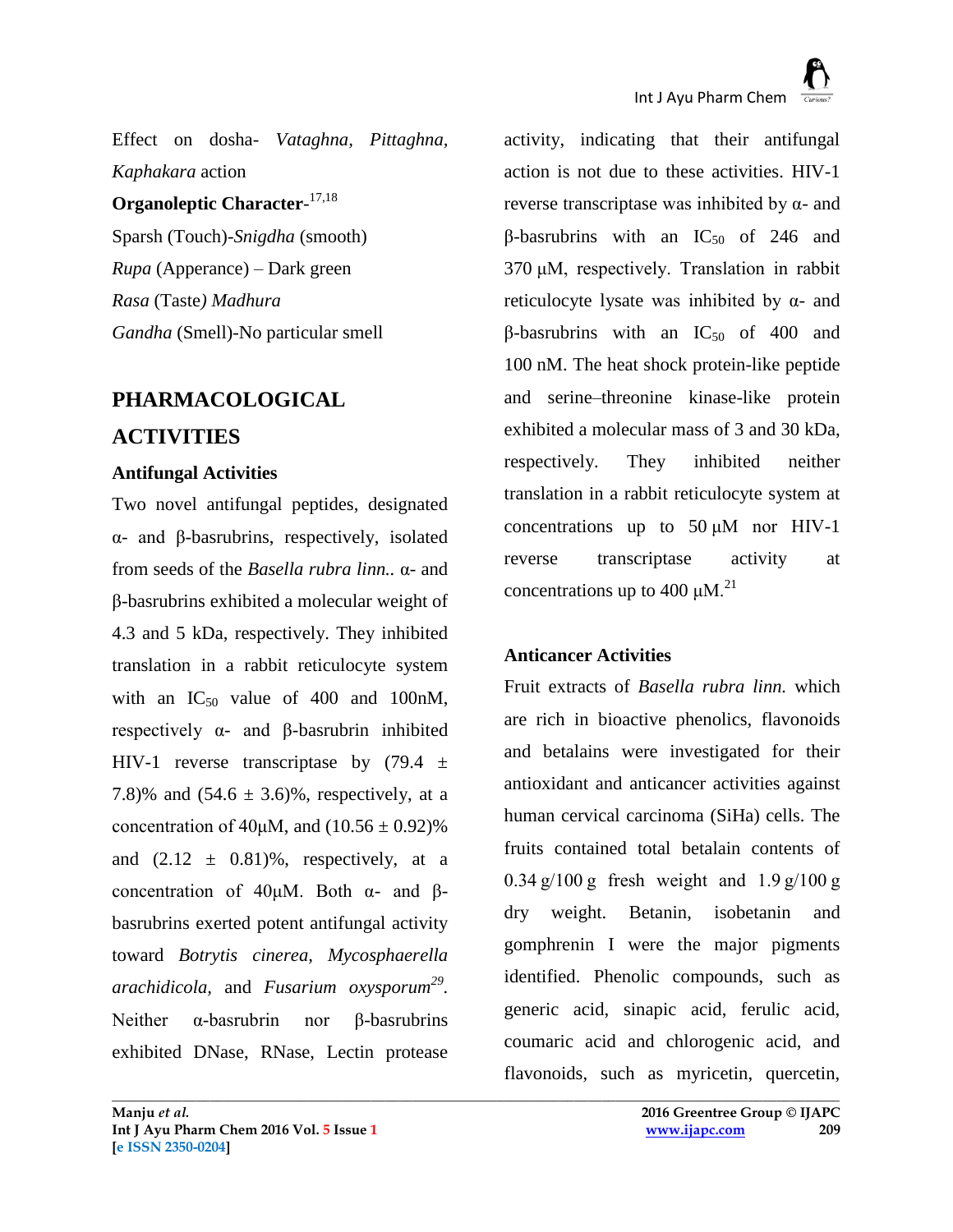luteolin, apigenin and kaempferol were identified. Both water and aqueous methanol extracts of fruits showed significant free radical scavenging potential and ferric reducing antioxidant power. Fruit extracts at 50 mg/mL showed strong (81%) cytotoxic activity against human cervical carcinoma cells. Thus, fruit extracts have potential application for cancer treatments and as nutraceutical or dietary supplements<sup>22</sup>. The plant and leaves are ground with sour buttermilk with salt for preparing a poultice and indicated for arbuda<sup>23</sup>.

## **Antioxidant activity**

The antioxidant activity of two species of leafy vegetable *Basella* was investigated. The leaves of *Basella* spp. are very low in calories  $(95-110/100 \text{ g})$  and fats, but hold a good amount of vitamins, minerals, and antioxidants. The  $EC_{50}$  values were found high in BAW extract (3.4 mg/mL) for DPPH radical scavenging activity. BAW extract (1.04) at 50mg/mL showed high ferric reducing antioxidant power and least in BAM extract. Various extracts from leaves with different constituents were shown dose dependent antioxidant and high scavenging abilities which play a key role in combating the reactive oxygen species<sup>24</sup>.

Methanolic extracts of all leafy vegetables tested exhibited antioxidant activity. A better oxidative activity was observed at 200μg/ml concentration at all temperature for tested leafy vegetable. To conclude leafy vegetables infers a protective radical scavenging activity which exhibit dose dependant stability irrespective of temperature and it shows substrate specificity $2^5$ .

When fruit flesh was extracted with 80% methanol (containing 0.2% formic acid) and subjected to solid-phase extraction, semi preparative HPLC isolation, mass spectrophotometric analysis, and structural elucidation. The major red pigment was identified as gomphrenin I. Its quantity increased with the increase of fruit maturity. The gomphrenin I extract yield from ripe fruits was 36.1 mg/100 g of fresh weight. In addition to gomphrenin I, betanidindihexose and isobetanidin-dihexose were also detected. The antioxidant activities of gomphrenin I determined by Trolox equivalent antioxidant capacity (TEAC), α,α-diphenyl-β-picrylhydrazyl (DPPH) radical scavenging activity, reducing power, and antioxidative capacity assays were equivalent to 534 μM Trolox, 103 μM butylated hydroxytoluene (BHT), 129 μM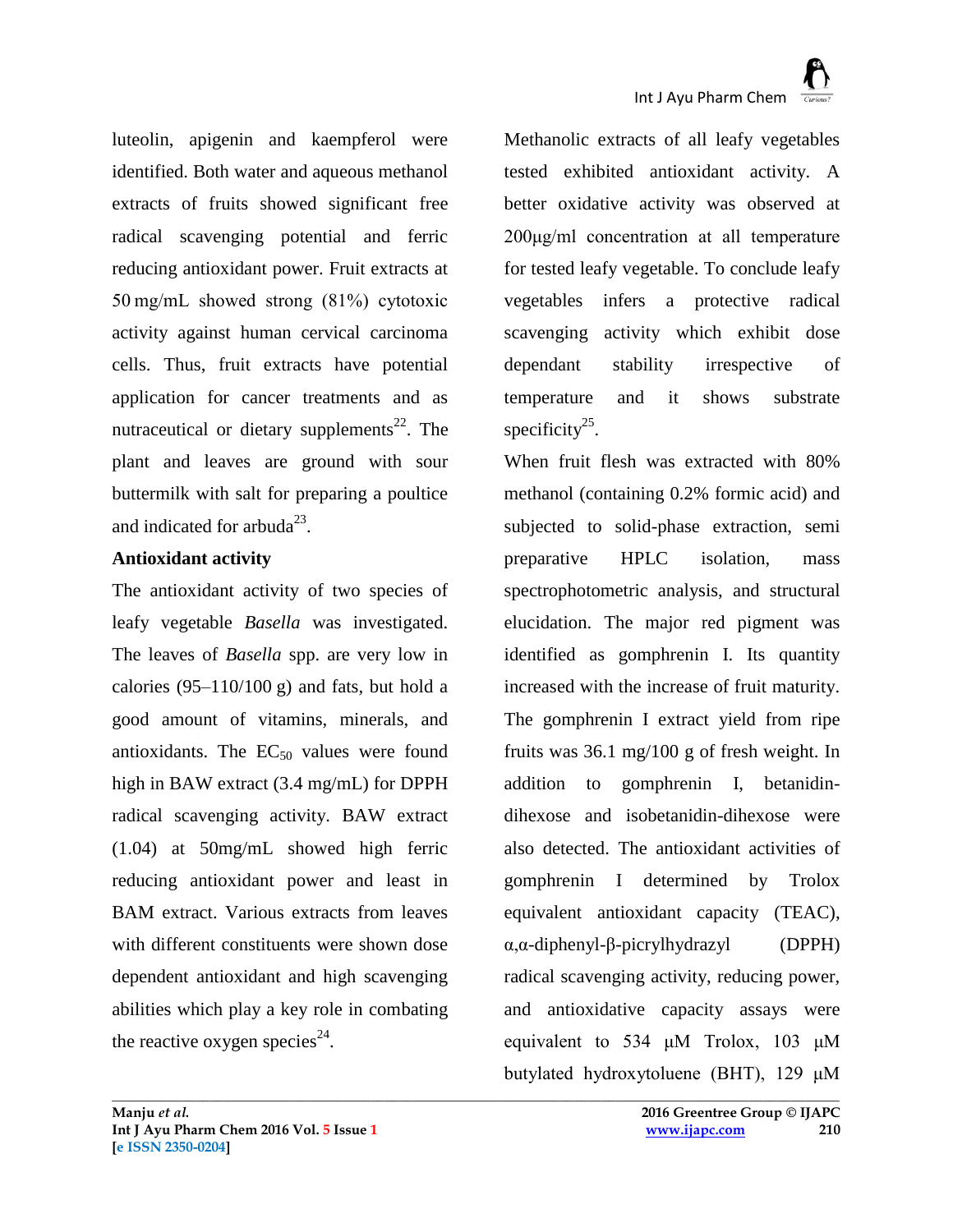ascorbic acid, and 68 μM BHT at 180, 23, 45, and 181 μM, respectively. Gomphrenin I as a principal pigment of *Basella alba* fruits and as a potent antioxidant and inflammatory inhibitor. These findings suggest that *Basella alba* fruit is a rich source of betalains and has value-added potential for use in the development of food colorants and nutraceuticals $^{26}$ .

EtAc extract showed moderate radical scavenging activity in the DPPH assay. The crushed leaves and the flowers juice of both species have been used against skin inflammations and the most active extracts of the plants are likely to be the aqueous extracts. For instance, the aqueous extract of *Basella rubra* has demonstrated antiulcer activity and leaves masticated kept in mouth helped relief aphthae. As a result, in order to gain a higher level of pharmacological activities of *Basella alba* and *Basella rubra*, an aqueous extraction could be of interest for further investigation<sup>27</sup>.

#### **Antiviral activity**

In vivo-two pectin-type polysaccharides BRP-2 and BRP-4 obtained from *Basella rubra linn.*were found to exert potential anti-HSV-2 effects *in vitro* mainly by interfering with the absorption of virus to host cells. Furthermore, the most abundant pectin-type

**\_\_\_\_\_\_\_\_\_\_\_\_\_\_\_\_\_\_\_\_\_\_\_\_\_\_\_\_\_\_\_\_\_\_\_\_\_\_\_\_\_\_\_\_\_\_\_\_\_\_\_\_\_\_\_\_\_\_\_\_\_\_\_\_\_\_\_\_\_\_\_\_\_\_\_\_\_\_\_\_\_\_\_\_\_\_\_\_\_\_\_\_\_\_\_\_\_\_\_\_\_\_\_\_**

polysaccharide BRP-4 showed a high therapeutic efficacy in the mouse model, intravaginally infected with HSV-2, as judged from the severity of herpetic lesions, the survival rate of mice and virus shedding. On the other hand, orally administered BRP-4 resulted in moderate therapeutic efficacy against IFV based on virus yields in the mice. Moreover, BRP-4 stimulated the production of neutralizing antibody and the secretion of mucosal IgA in IFV-infected mice in spite of less antigens (viruses), implicating an attribution to the protective effect of oral administration of BRP-4 on  $IFV<sup>28</sup>$ .

Cai-Xia studied on four neutral polysaccharides (BRN-1, BRN-2, BRN-3 and BRN-4) isolated from the hot water extract of the aerial part of *Basella rubra linn.* They were found to consist of a large amount of d-galactose (81.0–92.4%) and small amounts of l-arabinose (5.4–7.8%), dglucose (2.2–11.0%) and mannose ( $\sim$ 2.9%). Linkage analysis revealed that all these neutral polysaccharides might be arabinogalactan type I polysaccharides in different molecular weight and chain length. Among them, only BRN-3 showed antiviral activity against herpes simplex virus type 2 (HSV-2) with 50% inhibitory concentration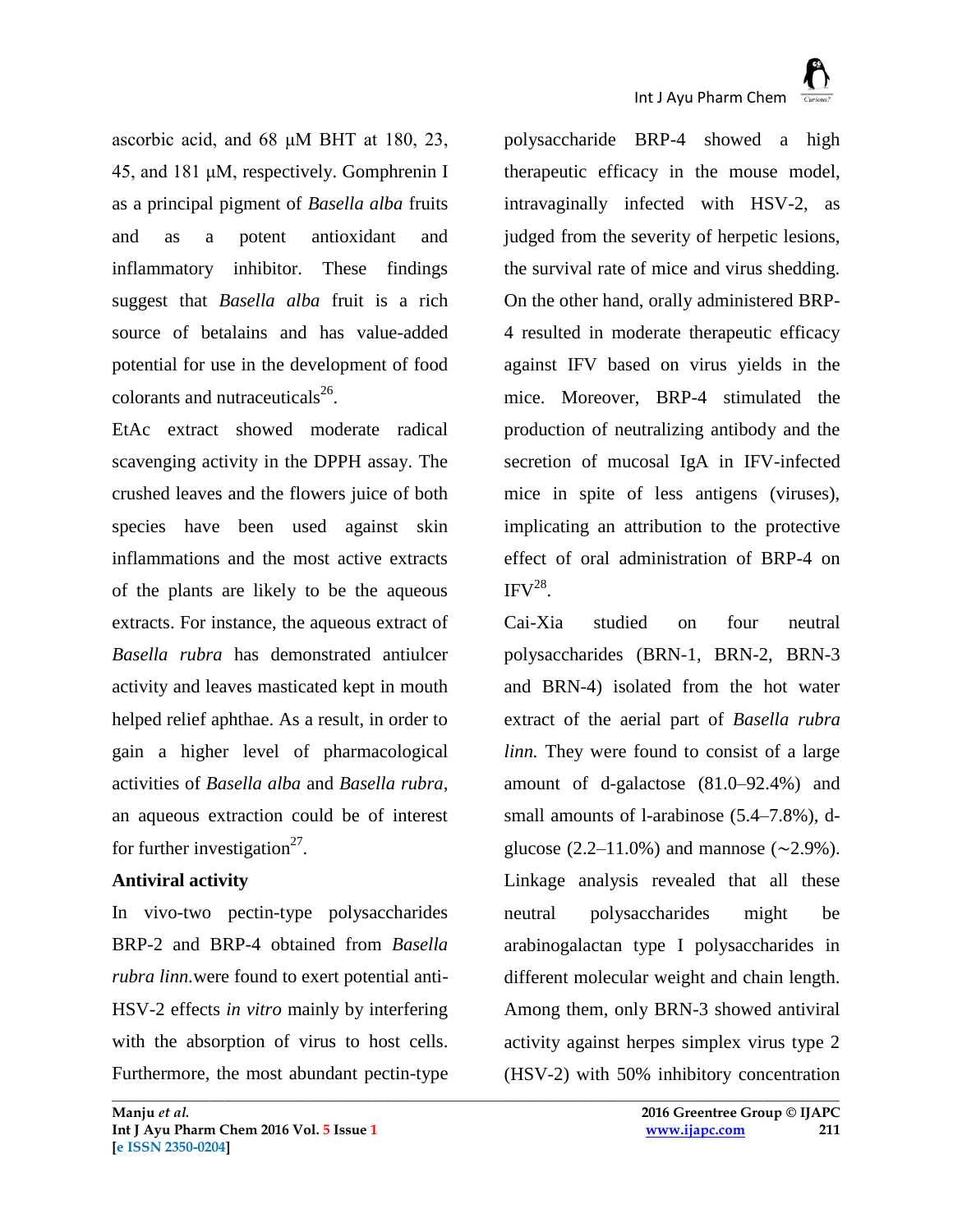of 55 μg/mL without showing the cytotoxicity up to 2300 μg/mL. Furthermore, the main antiviral target of BRN-3 was shown to be the inhibition of virus adsorption to host cell $^{29}$ .

#### **Anti-inflammatory**

EtAc extract of *Basella alba* which is endowed with a moderate effect as an NFκB inhibitor. The crushed leaves and the flowers juice of both species have been used against skin inflammations<sup>27</sup>. The antiinflammatory function was tested at concentrations of 25, 50, and 100 μM in murine macrophages stimulated with lipopolysaccharide (LPS). The results revealed that gomphrenin I suppressed LPSinduced nitric oxide (NO) production in a dose-dependent manner and decreased PGE<sub>2</sub> and IL-1β secretions at the highest concentration tested. The transcriptional inhibitory activities of gomphrenin I on the expression of inflammatory genes encoding iNOS, COX-2, IL-1β, TNF- $\alpha$ , and IL-6 were also observed $^{30}$ .

#### **Antiulcer**

The aqueous extract of *Basella rubra linn*. possesses significant and dose dependent anti-ulcer and cytoprotective effects<sup>31</sup>. The aqueous extract of *Basella rubra linn*. has demonstrated antiulcer activity and leaves

masticated kept in mouth helped relief aphthae $^{27}$ .

#### **Anti-cholesterol Effect**

In vivo study was designed to investigate the hypocholesterolemic and antiatherosclerotic effects of *Basella alba (B. alba*) using hypercholesterolemia-induced rabbits. Twenty New Zealand white rabbits were divided into 5 groups and fed with varying diets: normal diet, 2% high cholesterol diet (HCD),  $2\%$  HCD + 10 mg/kg simvastatin, 2% HCD + 100 mg/kg *B.alba* extract, and  $2\%$  HCD + 200 mg/kg B. alba extract, respectively. The treatment with *B.alba* extract significantly lowered the levels of total cholesterol, LDL, and triglycerides and increased HDL and antioxidant enzymes (SOD and GPx) levels. The elevated levels of liver enzymes (AST and ALT) and creatine kinase were noted in hypercholesterolemic and statin treated groups indicating liver and muscle injuries. Treatment with *B. alba* extract also significantly suppressed the aortic plaque formation and reduced the intima: media ratio as observed in simvastatin-treated  $group^{32}$ .

*Basella alba* leaf extract showed the inhibitory effect on enzyme 3-hydroxy-3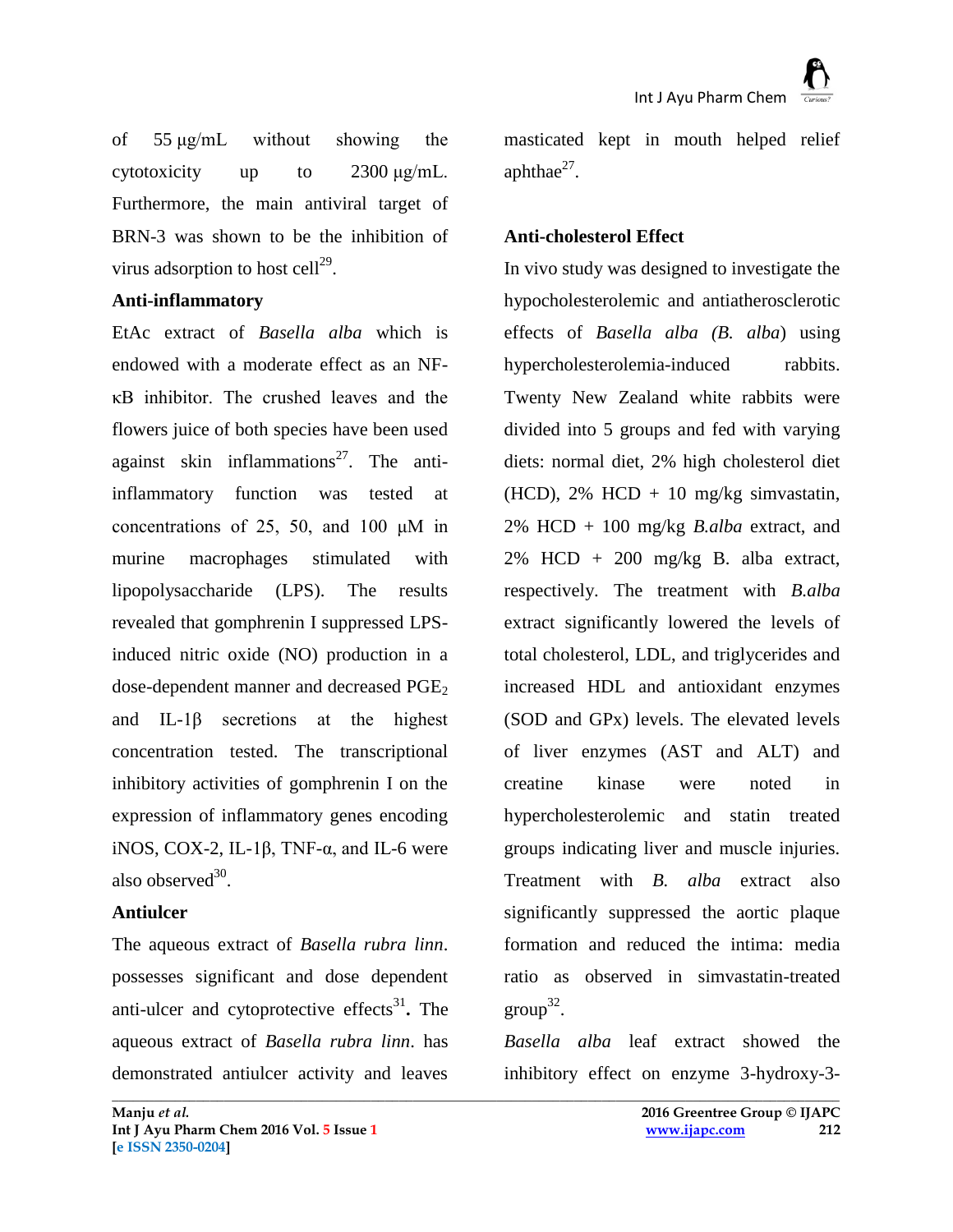methyl-glutaryl-coenzyme A (HMG-CoA) reductase that produces cholesterol at about  $74\%^{33}$ .

#### **Antimicrobial**

In vitro antimicrobial activity of methanolic extract of *Basella alba, Basella rubra* leaves and *Muntingia calabura* was investigated. The extracts exhibited marked antimicrobial activity against gram positive and gram negative bacteria and fungi. *Basella rubra* showed mild inhibitory activity against *Staphylococcus aureus, Basella alba* showed good inhibitory activity against *Aspergillus niger*<sup>34</sup> .

## **Anti-hypoglycemic**

Study evaluated an aqueous extract of *B. rubra* for antihyperglycemic activity in STZ-induced diabetic rats. Phytochemical screening showed a rich source of phytonutrients, including enzymic and nonenzymic antioxidants. Results concluded the aqueous extract exhibited significant antihyperglycemic activity<sup>35</sup>.

A study of STZ-induced diabetic rats fed with *Basella rubra* showed the leaf pulp of *B. rubra* possesses a strong hypoglycemic  $effect^{36}$ .

## **Gastroprotective**

The aqueous and ethanol extracts of the leaves of *Basella alba* L. var. *alba* Wight,

**\_\_\_\_\_\_\_\_\_\_\_\_\_\_\_\_\_\_\_\_\_\_\_\_\_\_\_\_\_\_\_\_\_\_\_\_\_\_\_\_\_\_\_\_\_\_\_\_\_\_\_\_\_\_\_\_\_\_\_\_\_\_\_\_\_\_\_\_\_\_\_\_\_\_\_\_\_\_\_\_\_\_\_\_\_\_\_\_\_\_\_\_\_\_\_\_\_\_\_\_\_\_\_\_**

Basellaceae, were investigated for antiulcer activity on rats employing the pylorus ligation and ethanol induced ulcer models. The various gastric secretion parameters such as total acidity, free acidity, gastric acid volume, pH and histopathological parameters such as ulcer index and percent protection were comparatively examined between control, test and standard groups. The antiulcer activity of aqueous extract of *B. alba* (AEBA) and ethanol extract of *B. alba* (EEBA) were studied in rats treated with the doses of 1 mL/kg of absolute ethanol, 200 and 400 mg of test extracts and 20 mg/kg of famotidine for control, test and standard groups respectively in both the models. The animals pretreated with AEBA and EEBA showed a dose-dependent protection against gross damaging action of ethanol and pylorus ligation on gastric mucosa of animals. Histopathological evaluation also revealed that Group I treated with absolute ethanol showed severe gastric mucosal damage. The AEBA and EEBA showed 68.25 and 58.11% protection in gastric mucosal damage as compared to control group. Both the extracts of *B. alba* var. *alba* were able to decrease the gastric acidity and increase the mucosal defense in the gastric mucosal area. This study indicate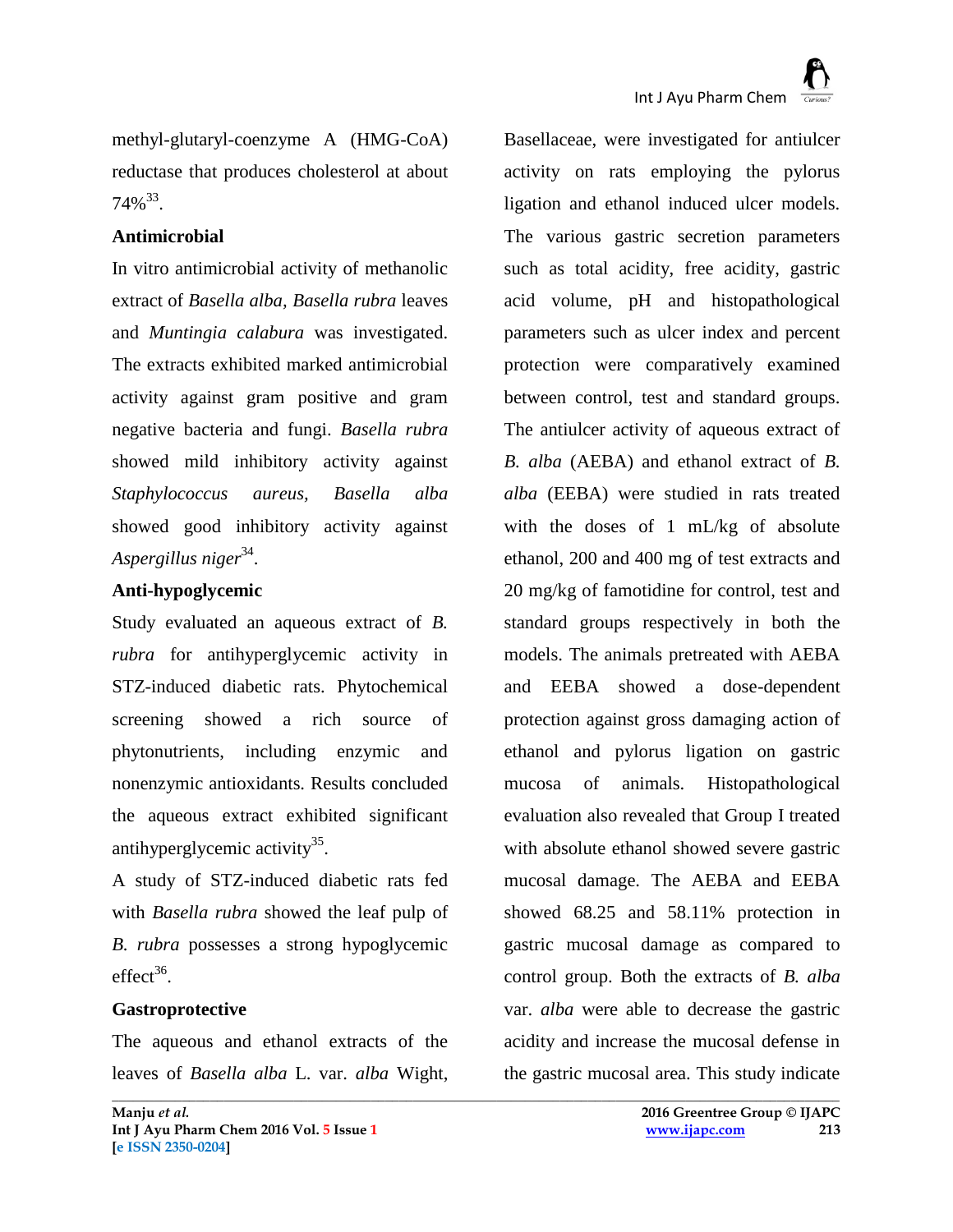that *B. alba* var. *alba* possesses significant gastro protective effect and the same is substantiated by the histopathological examination of the ulcerated stomachs of the animals $37$ .

#### **Androgenic Effect**

*Basella alba* leaves were extracted with water, ethanol, methanol, dichloromethane, hexane and successive methanol and mixed sex juveniles of Nile tilapia were subjected to dietary treatment with the extracts at the concentration of 0.5, 1.0 and 1.5 gm/kg feed. For dietary administration of *Basella alba* leaves, the highest percentage of males  $(83.2\pm0.7)$  was obtained by treatment with ethanol extract at the concentration of 1.0 gm/kg feed. For all the solvents, the highest percentage of males was observed at the concentration of 1.0 gm/kg<sup>38</sup>. *Basella alba* has been reported to be used in traditional medicine to treat sexual asthenia and infertility in man<sup>39</sup>. The methanol extract of its leaves was found to stimulate testosterone production in testicular fractions and Leydig cell cultures, and in normal adult albino male rats<sup>40</sup>. Basella alba induce the required hormonal imbalance needed to observe an effect on sex differentiation in guppy<sup>41</sup>.

# **Haematological and biochemical parameters**

*Basella alba* leaves as part of daily diet may reduce anaemia and maintain good health. The effects of the aqueous leaf extract of *Basella alba* on haematological and biochemical parameters were studied in Wistar strain albino rats. Twenty four (24) Wistar strain albino rats were randomly distributed into four groups of six (6) rats each. Group I rats served as control and received 10 ml/kg of normal saline, while group II, III and IV received 60, 80 and 100 mg/kg of aqueous leaf extract of B. alba, respectively, for two weeks. Administration of the extract was done orally. At the end of the treatment period, haematological parameters (red blood cell count, white blood cell count, platelet count, packed cell volume and haemoglobin concentration) and biochemical parameters alkaline phosphatase(ALP), alanine aminotransaminase (ALT) and aspartate aminotransaminase (AST)) were determined. The results showed that Basella alba significantly increased ( $p < 0.05, 0.01$ ) red blood cell count, white blood cell count, packed cell volume, haemoglobin concentration and platelet count. However, the extract significantly ( $p < 0.05, 0.01$ )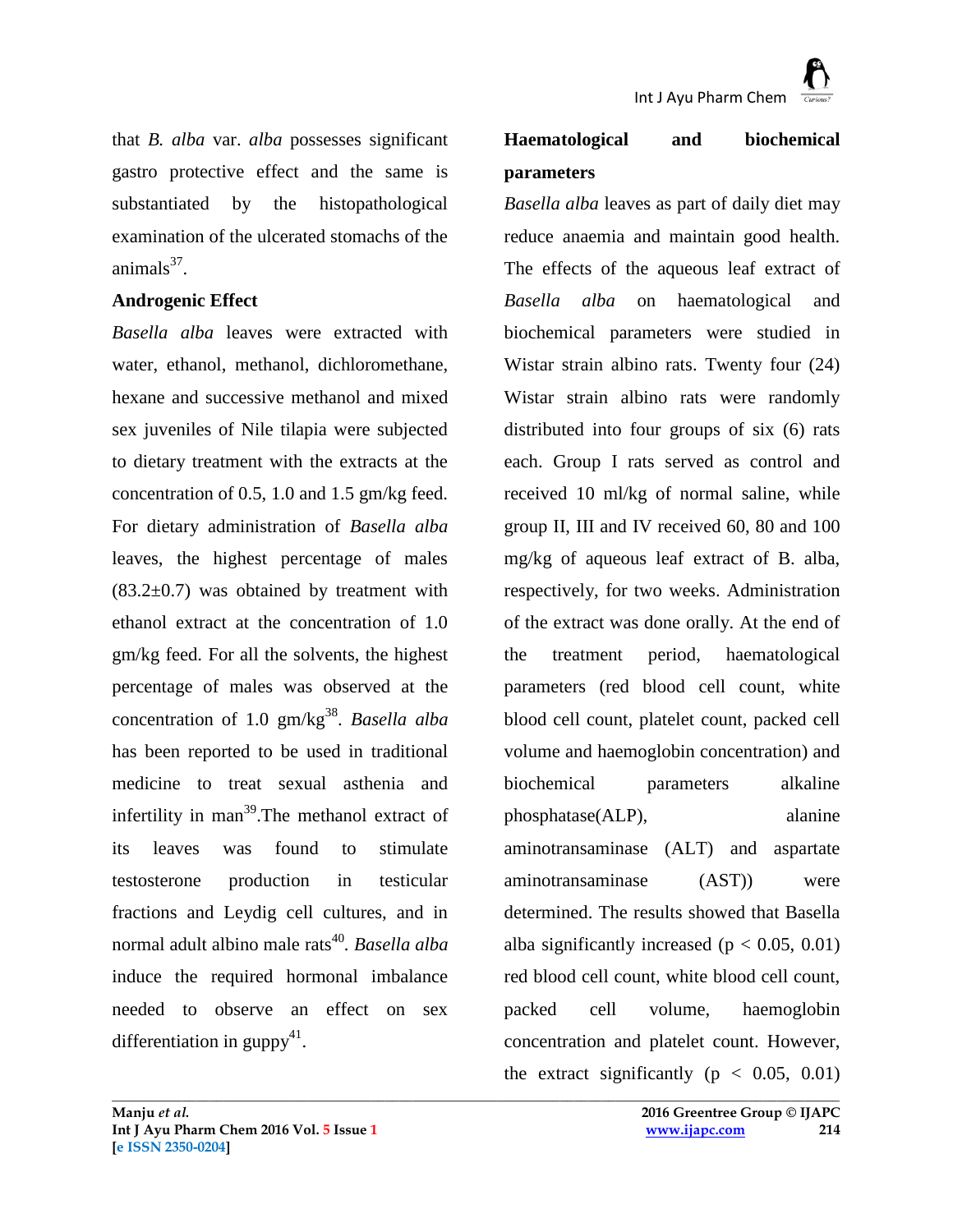reduced the activity of the liver enzymes such as ALP, ALT and  $AST^{42}$ .

#### **Immunomodulatory activity**

BRP-4, polysaccharide isolated from *Basella rubra*, is suggested to activate macrophage function and stimulate splenocyte proliferation. The strong immunomodulatory activity of BRP-4 confirmed its good potential as an immunotherapeutic adjuvant $^{43}$ .

The effects of the isoflavone genistein and methanol extract of *Basella alba* leaves were evaluated in *Nile tilapia, Oreochromis niloticus* on growth and immunostimulation. Adult tilapia (mean weight 39.55 g) was fed diets containing genistein (1 gm/kg) and methanol extract of *Basella alba* (1 g/kg) for 35 days. *Basella alba* extract treated tilapia showed significantly higher  $(P<0.05)$  weight gain, respiratory burst, phagocytic activity, plasma protein content and plasma lysozyme activity compared to fish fed control diet. The *Basella alba* extract treated fish showed the highest final individual mean body weight, final individual length, specific growth rate, hepatosomatic index and total immunoglobulin content<sup>44</sup>...

## **Urticaria**

The extracted juice is applied directly on the infected skin. The crushed leaves are mixed with cheese and it is then applied on the burnt places<sup>45</sup>.

#### **CULTIVATION AND PROPAGATION**

**Soil and Climate Requirements**: The plant prefers light (sandy), medium (loamy) and heavy (clay) soils and requires well-drained soil .The plant prefers acid, neutral and basic (alkaline) soils and can grow in very acid soil. It cannot grow in the shade. It requires moist soil. *Basella rubra linn.* grows well under full sunlight in hot, humid climates and in areas lower than 500 m above sea level. Growth is slow in low temperatures resulting in low yields. Flowering is induced during the short-day months of November to February. *Basella rubra linn.* grows best in sandy loam soils rich in organic matter with pH ranging from 5.5 to  $8.0^{46}$ .

#### **Land Preparation**

**\_\_\_\_\_\_\_\_\_\_\_\_\_\_\_\_\_\_\_\_\_\_\_\_\_\_\_\_\_\_\_\_\_\_\_\_\_\_\_\_\_\_\_\_\_\_\_\_\_\_\_\_\_\_\_\_\_\_\_\_\_\_\_\_\_\_\_\_\_\_\_\_\_\_\_\_\_\_\_\_\_\_\_\_\_\_\_\_\_\_\_\_\_\_\_\_\_\_\_\_\_\_\_\_**

*Basella* requires a well-prepared seed bed for good germination and seedling growth. Plow or mechanical bed shaper are used to form beds that are 20 cm high during the dry season and 30 cm or higher during the wet season. The distance between centers of two adjacent furrows is about 150 cm with a 90 cm bed top. Flat beds may also be used but are more subject to flood damage $47$ .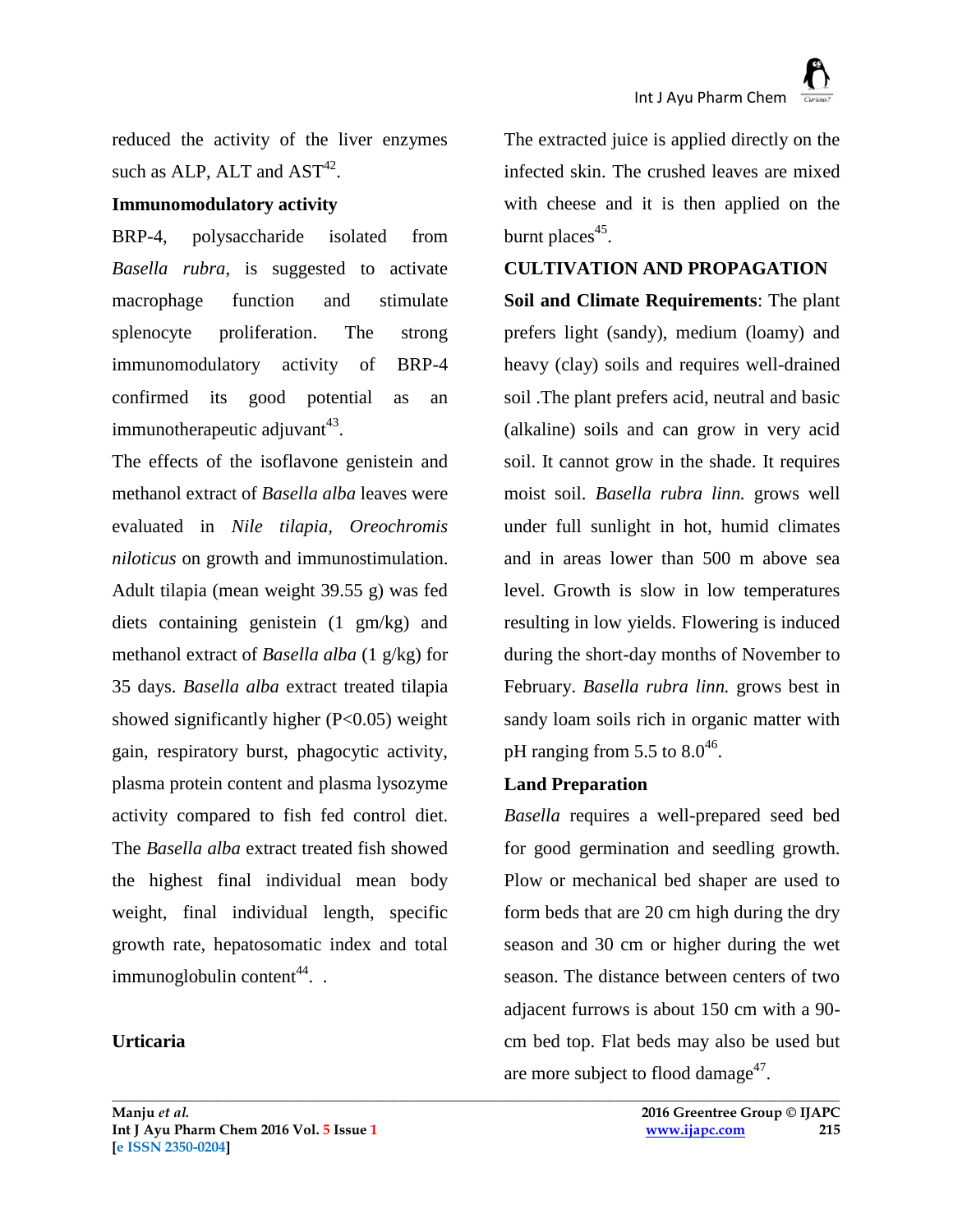#### **Cultivation**

*Basella rubra linn.* can be grown from seeds or cuttings<sup>48</sup>. It requires a well-drained moisture-retentive soil rich in organic matter and a warm sunny sheltered position<sup>61</sup>; prefers a sandy loam<sup>62</sup>. *Basella* can tolerates fairly poor soils but does much better in rich soils, high rainfall and a pH in the range 4.3 to  $7^{49}$ . A fast growing plant, capable of producing a crop within 70 days from seed in a warm climate<sup>49,51</sup> though it requires a minimum daytime temperature of 15°c if it is to keep growing vigorously<sup>51</sup>. It tolerate low light levels plus night temperatures occasionally falling below  $10^{\circ}$ c,<sup>50</sup> and so can do well in a cold greenhouse. Plants do not flower if the length of daylight is more than 13 hours per day<sup>61</sup>. Widely cultivated for its edible leaves in the tropics, there are some named varieties. It is an excellent hot weather substitute for spinach. Some authorities recognize three different species, *B.alba, B. rubra* and *B. cordifolia*, they are all treated here as being part of one species<sup>50</sup>. The optimal planting season is from April to August. Typical crop spacing is 1'. It requires warm days for good production. Nitrogen is required for optimal growth. The best harvesting period is

continuous. Propagation of *Basella rubra* can be achieved by seed<sup>46</sup>.

#### **Propagation**

**Seed** sow period is March or April in a warm greenhouse. The seed requires a minimum temperature of 18 - 21°c in order to germinate it germinates within 10 - 21 days at 20°c, pre-soaking the seed for 24 hours in warm water shortens the germination time. As soon as they are large enough to handle, prick the seedlings out into individual pots of fairly rich compost and grow them on fast, planting them out after the last expected frosts.

**Stem cuttings**: These can be taken in the late summer, overwintered in a greenhouse and then be planted out in late spring or early summer.

#### **Harvesting**

**\_\_\_\_\_\_\_\_\_\_\_\_\_\_\_\_\_\_\_\_\_\_\_\_\_\_\_\_\_\_\_\_\_\_\_\_\_\_\_\_\_\_\_\_\_\_\_\_\_\_\_\_\_\_\_\_\_\_\_\_\_\_\_\_\_\_\_\_\_\_\_\_\_\_\_\_\_\_\_\_\_\_\_\_\_\_\_\_\_\_\_\_\_\_\_\_\_\_\_\_\_\_\_\_**

*Basella* is usually ready for harvest in 30–45 days after planting. Plants may be harvested once or several times .Once-over harvest is adapted for early maturing and quick growing varieties. Stems or shoots 15–25 cm in length are cut close to the ground, washed, and tied in bundles. With multiple harvests, young leaves and shoots are picked at weekly intervals. Frequent harvesting delays flowering and stimulates growth of side shoots. When plants are not regularly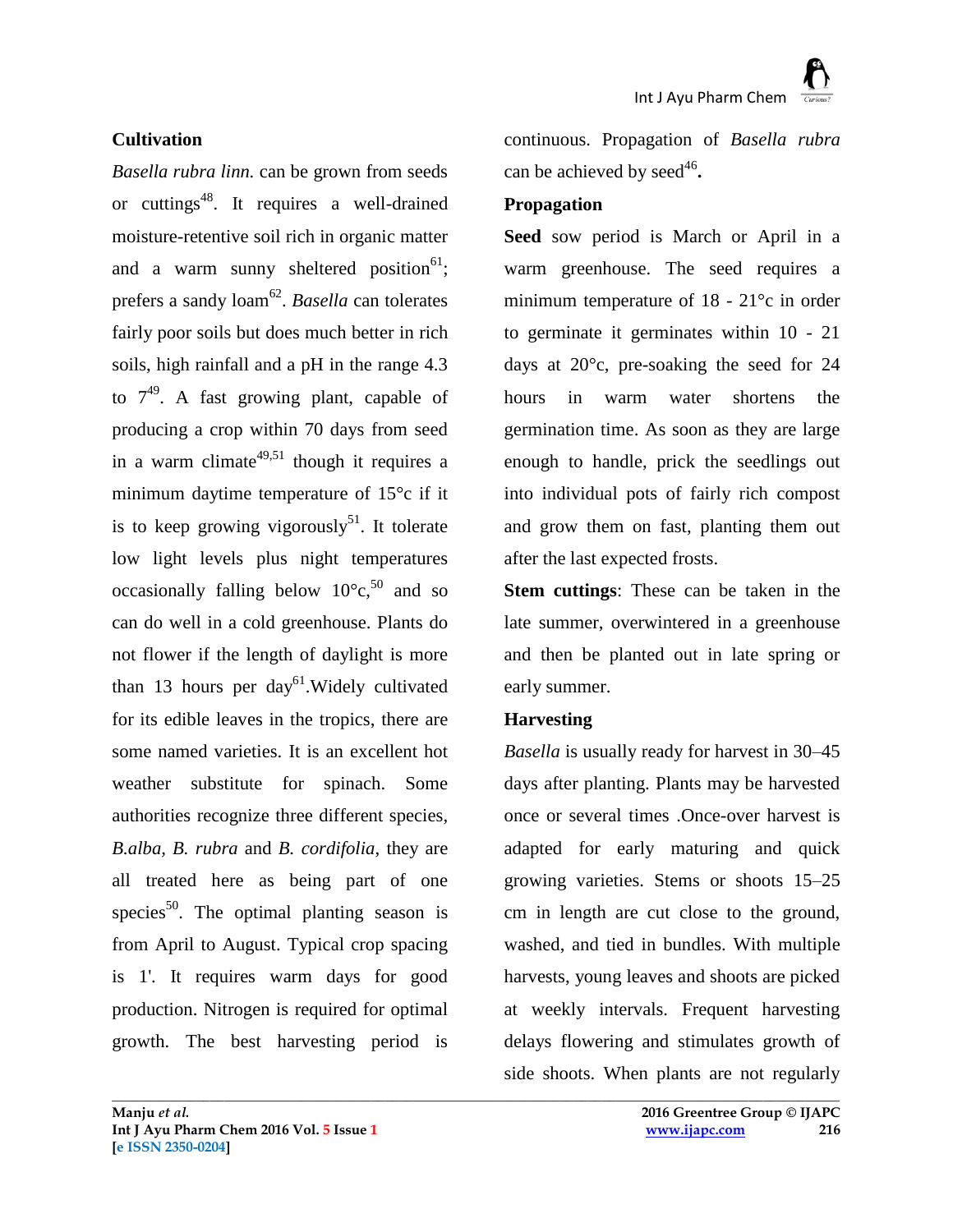harvested, side shoots develop into longer vines. There is a need to support long vines with trellis<sup>47</sup>.

## **Yield**

A short-term crop yields up to 40 t/ha in 75 days; for long-term crops, yields are very variable, up to 1.5 kg of shoots or leaves per plant or 80 t/ha in 180 days. Yields of 20–50 t/ha per month of cultivation have been reported $48$ .

## **Controlling insect pests and diseases**

Insect pests and diseases must be controlled to ensure good yield and quality. Just like any other leafy vegetable, *Basella* is susceptible to damage by foliar insects such as leaf miners and cutworms. Root-knot nematode is sometimes a serious pest. An effective method of controlling many insect pests is to cover the bed with fine screen or a fine mesh nylon net  $(32$ -mesh or finer)<sup>47</sup>. The damage is reduced by the application of a high dose of organic manure. Crop rotation with non-susceptible crops such as maize or amaranth is recommended. Ceylon spinach is remarkably free of foliar diseases and pests due to the thick leaf cuticle<sup>53</sup>.Chemical control of pests should be used mainly as a corrective measure. A pesticide is chosen that targets the specific insect that is causing the damage, and avoid pesticides that kill

beneficial insects. Chemical pesticides should be applied in the evening, and workers should not be allowed into the field until the recommended waiting period (usually 12 to 24 hours) has passed. Wear protective clothing and follow all instructions on the label. Numerous cultural practices can reduce the incidence of disease, including crop rotation, field sanitation, adequate plant spacing, and using furrow rather than overhead irrigation. Chemical fungicides are rarely used unless there is a history of fungal diseases for *Basella* in the region and conditions favour disease development<sup>47</sup>.

Necrotic leaf spots caused by *Cercospora basellae* and *Acrothecium basellae* sometimes occur. Young plants are susceptible to *Rhizoctonia* rot. A rust (possibly *Puccinia* species) causing yelloworange spots on the leaves is reported as problematic in Congo. Removal of all infected leaves is recommended in order to reduce the inoculum rate<sup>53</sup>.

New diseases of *Basella rubra* [ *alba*] occurred in Miyagi Prefecture, Japan, in 1997. The pathogenicity of isolates from all the diseased plants to each host plant was confirmed and the isolates were identified as *Sclerotinia sclerotiorum* on the basis of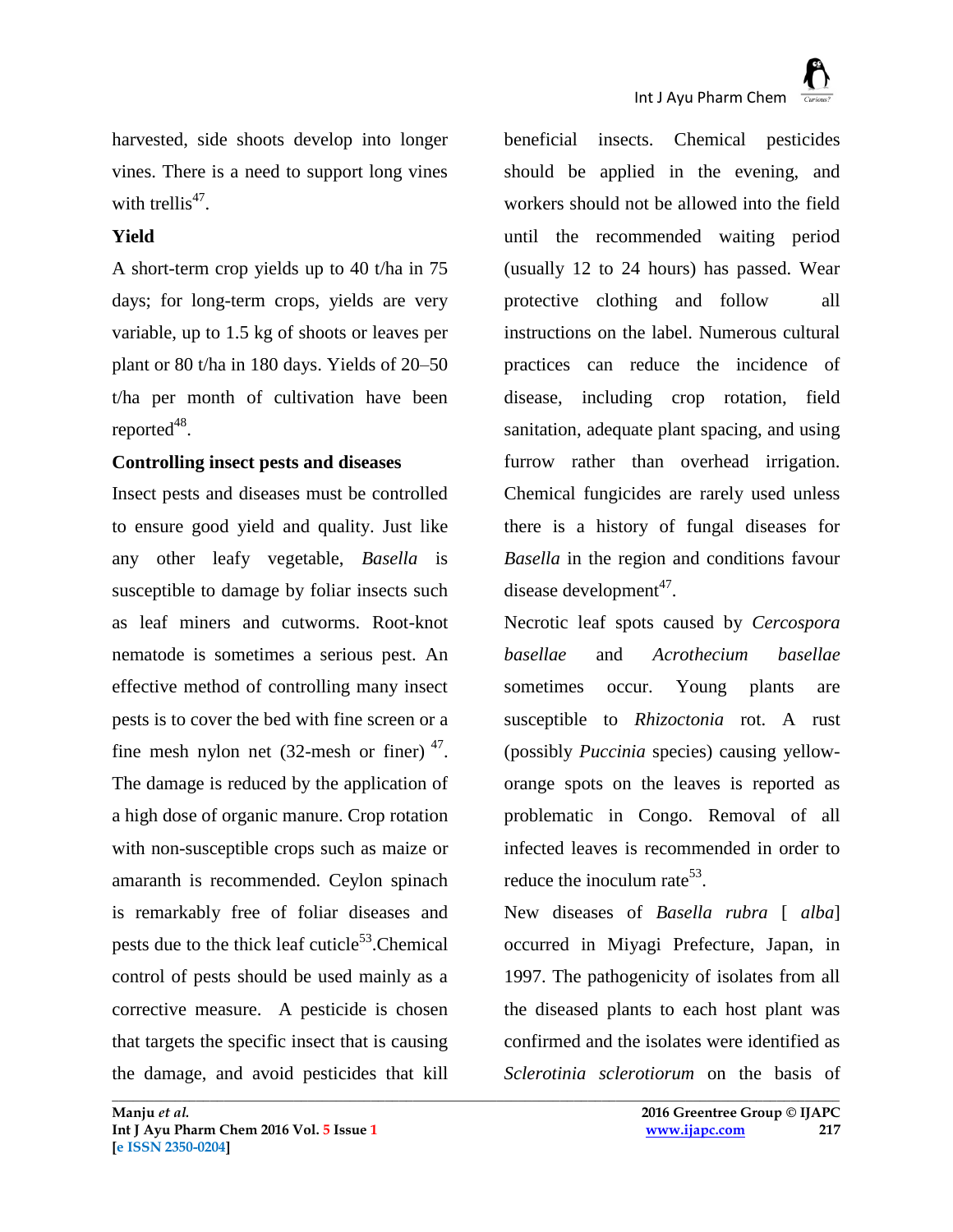morphological and cultural characteristics. This is the first report on *Sclerotinia* rot of these plants in Japan<sup>54</sup>.

#### **STORAGE**

Acarya Carak says that collected herb should be placed in suitable vessles, they should be stored in a room which is windless (Ca. Ka. 1/11). Physical as well as chemical changes, enzymatic changes, yeast, bacteria, fungal infection are the factors which decrease the potency of Churna. Hence it is advisable to keep the Churna of *Basella rubra* in the vacuum container so as to avoid contact of these affecting factors with Curna.

# **CONCLUSION**

From the above review we can conclude that the plant *Basella rubra Lin*.which is having a wide range of medicinal value due to their variety of chemical constituents can be further investigated on toxicological and other parameters to obtain a valuable marketed product. Apart from that the chemical constituents, who were found effective can also be

synthetically prepared for better yield and obtain a pharmacophore which may be useful for drug design.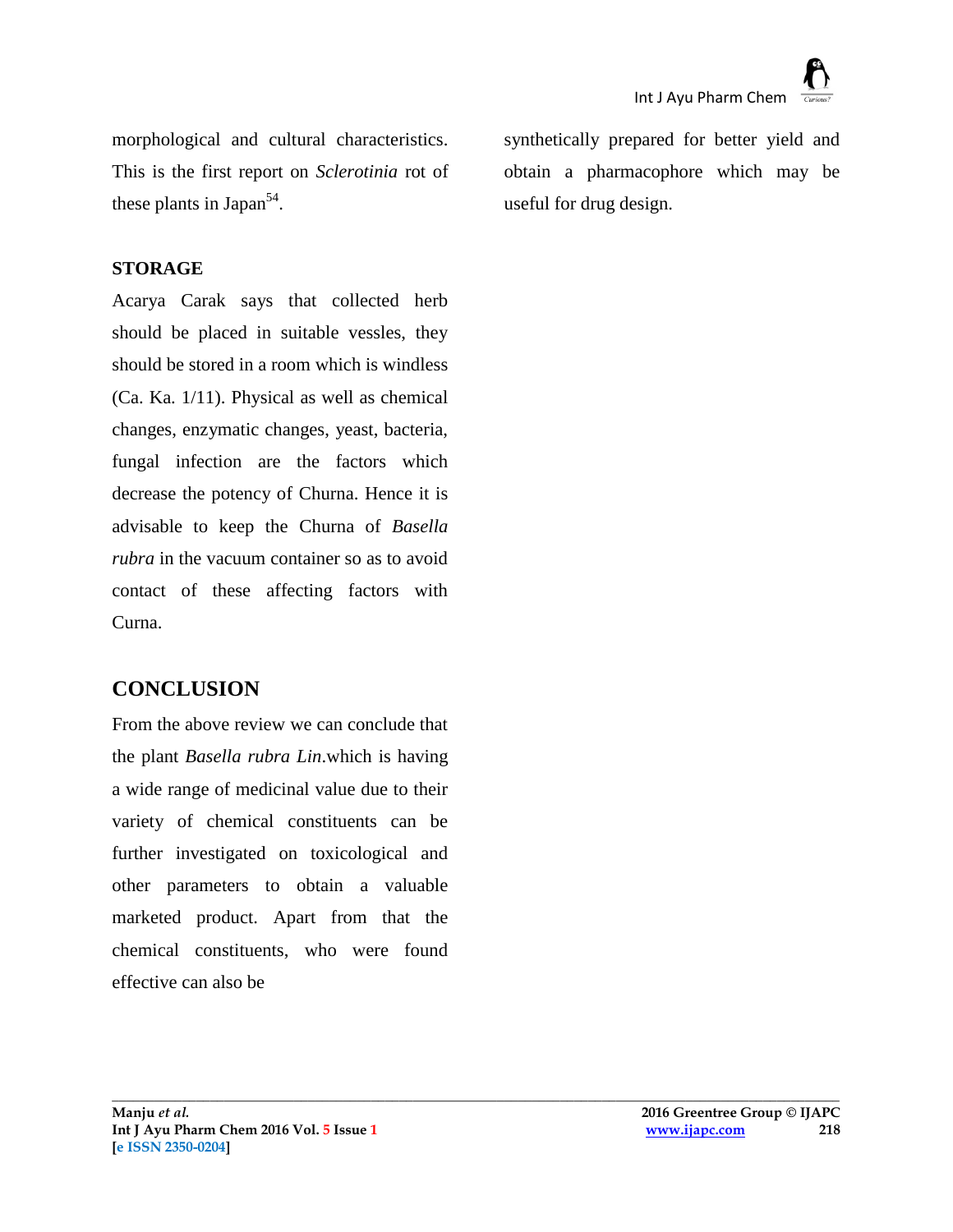## **REFERENCES**

1. Cooper, E.L., 2008. Evidence Based Complement Alternat Med., 5: 1-2.

2. Goyal, M., D. Sasmal and B.P. Nagori, 2011. Review on medicinal plants used by local community of Jodhpur district of Thar Desert. Int. J. Pharmacol., 7: 333- 339.

3. Tagboto, S. and C. Townson, 2001. Antiparasitic properties of medicinal plants and their other naturally occurring products. Adv. Parasitol., 50: 199-205

4. Hudaib, M., M. Mohammad, Y. Bustanji, R. Tayyem, M. Yousef, M. Abuirjeie and T. Aburjaie, 2008

5. Ethnopharmacological survey of medicinal plants in Jordan, Mujib nature reserve and surrounding area. J. Ethnopharmacol., 120: 63-71.

6. Dalirsani, Z., M. Aghazadeh, M. Adibpour, M. Amirchaghmaghi and A. Pakfetrat *et al*., 2011. *In vitro* comparison of the antimicrobial activity of ten herbal extracts against *Streptococcus mutans* with chlorhexidine. J. Applied Sci., 11: 878-882.

7. Sanda, K.A., H.A. Grema, Y.A. Geidam and Y.M. Bukar-Kolo, 2011. Pharmacological aspects of *Psidium*  *guajava:* An update. Int. J. Pharmacol., 7: 316-324

8. Pandey, A., B. Agrawal and S.K. Srivastava, 2010. Antioxidants: Significant antiaging phytochemicals. J. Chemtracks, 12: 243-254 |

9. Evans, C.W., 2000. Trease and Evans Pharmacognosy. 14th Edn., W.B. Sanders Company Ltd., London, pp: 269- 300

10. Oladunmoye, M.K., F.C. Adetuyi and F.A. Akinyosoye, 2009. Effect of *Cassia hirsuta* (L) extract on DNA profile of some microorganisms. Afr. J. Biotechnol., 8: 447-450

11. Newman, D.J., G.M. Cragg and K.M. Snader, 2003. Natural products as sources of new drugs over the period 1981- 2002. J. Nat. Prod., 66: 1022-1037

12. Guarino, L. (Editor), 1997. Traditional African vegetables. Proceedings of the IPGRI international workshop on genetic resources of traditional vegetables in Africa: conservation and use, 29–31

13. Dr.Gyandendra Pandey. Dravyaguna Vijnana. Varanasi: Krishnadas Academy; 2003 vol (3). 728-32

14. Nirmala\*, S. Saroja and G. Gayathri Devi 2011[.Antidiabetic Activity of](https://docs.google.com/viewer?a=v&q=cache:msEjhNoPNmYJ:www.sciencedomain.org/download.php?f=1298862196-Published_Nirmala_2011BBJ223_Final.pdf+basella+rubra+medicinal+study&hl=en&pid=bl&srcid=ADGEESgujwMfxRsR-NksHwFLmc4eFPBE7pkG4T_xbeuOp4DBt_rUSpj7AgPD5NHnwBb7rnwsTCl-CkqzJZU0XZmsXxp1YLAESw6Wj727hfk9T9eh7VEee1p2g-AF221bJ3HgcN6jEoOa&sig=AHIEtbRnUByI9olk5qgJUqh4dIMlSRW77w) *Basella rubra* [and its Relationship with the](https://docs.google.com/viewer?a=v&q=cache:msEjhNoPNmYJ:www.sciencedomain.org/download.php?f=1298862196-Published_Nirmala_2011BBJ223_Final.pdf+basella+rubra+medicinal+study&hl=en&pid=bl&srcid=ADGEESgujwMfxRsR-NksHwFLmc4eFPBE7pkG4T_xbeuOp4DBt_rUSpj7AgPD5NHnwBb7rnwsTCl-CkqzJZU0XZmsXxp1YLAESw6Wj727hfk9T9eh7VEee1p2g-AF221bJ3HgcN6jEoOa&sig=AHIEtbRnUByI9olk5qgJUqh4dIMlSRW77w)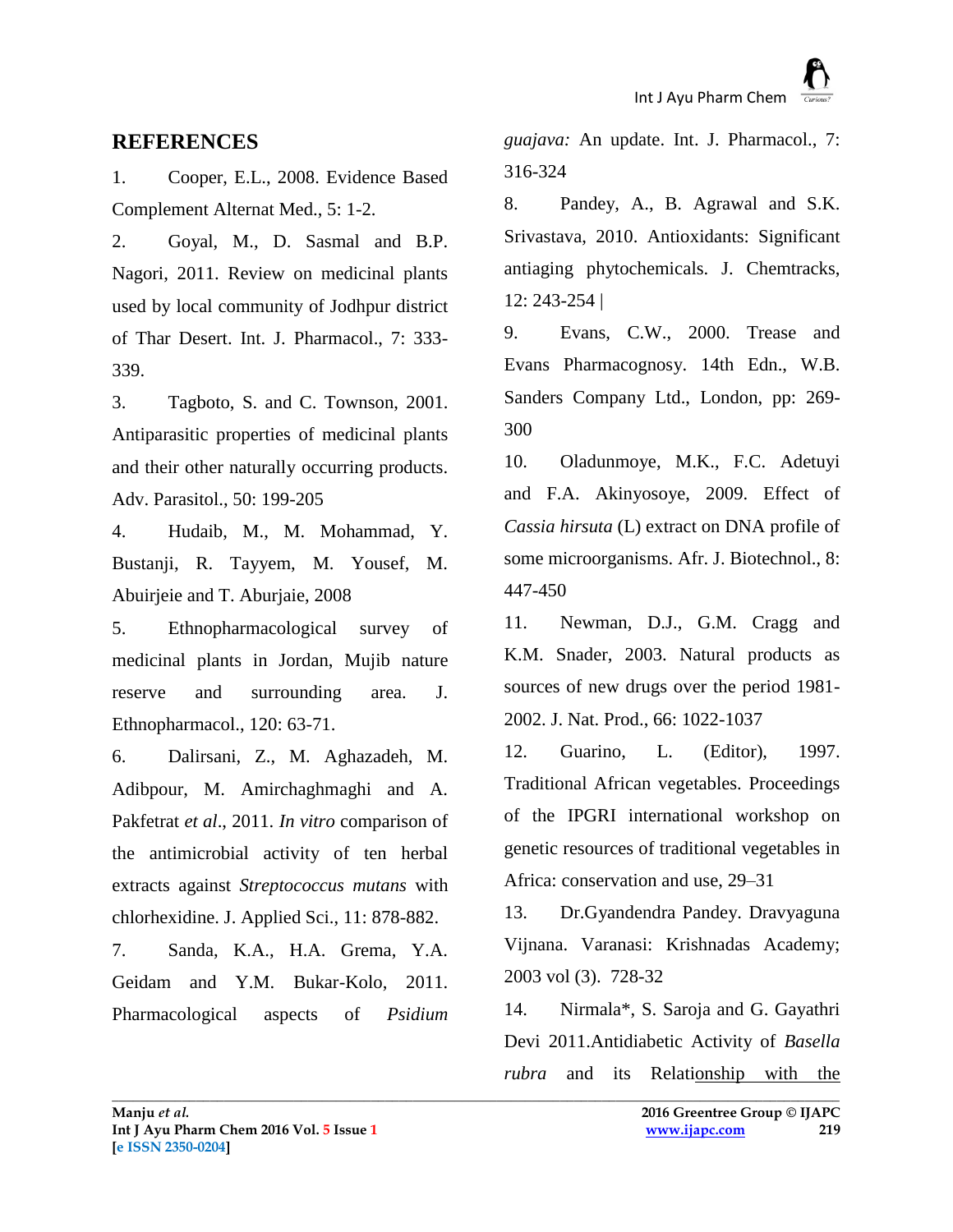[Antioxidant Property](https://docs.google.com/viewer?a=v&q=cache:msEjhNoPNmYJ:www.sciencedomain.org/download.php?f=1298862196-Published_Nirmala_2011BBJ223_Final.pdf+basella+rubra+medicinal+study&hl=en&pid=bl&srcid=ADGEESgujwMfxRsR-NksHwFLmc4eFPBE7pkG4T_xbeuOp4DBt_rUSpj7AgPD5NHnwBb7rnwsTCl-CkqzJZU0XZmsXxp1YLAESw6Wj727hfk9T9eh7VEee1p2g-AF221bJ3HgcN6jEoOa&sig=AHIEtbRnUByI9olk5qgJUqh4dIMlSRW77w) A. British Biotechnology Journal 1(1), 1-9

15. [http://www.mixph.com/2009/03/guid](http://www.mixph.com/2009/03/guide-to-growing-alugbati-with-cost-analysis.html) [e-to-growing-alugbati-with-cost](http://www.mixph.com/2009/03/guide-to-growing-alugbati-with-cost-analysis.html)[analysis.html](http://www.mixph.com/2009/03/guide-to-growing-alugbati-with-cost-analysis.html)

16. Harold F. Winters July 1963.Ceylon spinach (*Basella rubra*). [Economic Botany](http://link.springer.com/journal/12231) , 17(3):195-199

17. Ethnobotany and Medicinal Plants of Indian Subcontinent (J.K. Maheswari)pg239

18. Prof. K.R.Srikantha Murty2008. Suśrut Samhitā Sutra Sthana (English) Chaukhamba Orientalia,Varanasi:1(1 );89, 2 ;54,55,86,88

19. Prof. Priyavrat Sharma 2003 Charak Samhitā Sutra Sthana(English) ,Chaukhamba Orientalia ,Varanasi :1 ;119, 229,

20. Satya Narayana Sastri 2003 Charak Samhitā Sutra Sthana (Hindi),Chaukhamba Bharati Academy:1 ;58, 348,572,713

21. Satya Narayana Sastri 2003 Charak Samhitā Cikitsa Sthana (Hindi ) Chaukhamba Bharati Academy ,.Varanasi, .2, 100,779,780,789.

22. [Hexiang Wang,](http://www.sciencedirect.com/science/article/pii/S0196978104002025) [Tzi Bun Ng](http://www.sciencedirect.com/science/article/pii/S0196978104002025) July 2004.Antifungal peptides, a heat shock protein-like peptide, and a serine–threonine

kinase-like protein from Ceylon spinach seeds[.Peptides;](http://www.sciencedirect.com/science/journal/01969781) [25, 1](http://www.sciencedirect.com/science/journal/01969781/25/7)209–1214

23. [Sandopu Sravan Kumar](http://www.sciencedirect.com/science/article/pii/S1756464615001693) et a[lRicha](http://www.sciencedirect.com/science/article/pii/S1756464615001693)  [Shrivastava](http://www.sciencedirect.com/science/article/pii/S1756464615001693) [Mausumi Bharadwaj.](http://www.sciencedirect.com/science/article/pii/S1756464615001693)May 2015.Fruit extracts of *Basella rubra* that are rich in bioactives and betalains exhibit antioxidant activity and cytotoxicity against human cervical carcinoma cells[.Journal of](http://www.sciencedirect.com/science/journal/17564646)  [Functional Foods](http://www.sciencedirect.com/science/journal/17564646) [15,](http://www.sciencedirect.com/science/journal/17564646/15/supp/C)509–515

24. [Premalatha Balachandran,](http://www.sciencedirect.com/science/article/pii/S1043661804001094) [Rajgopal](http://www.sciencedirect.com/science/article/pii/S1043661804001094)  [Govindarajan](http://www.sciencedirect.com/science/article/pii/S1043661804001094) 2005.Cancer—an ayurvedic perspectiv[ePharmacological Research](http://www.sciencedirect.com/science/journal/10436618) 19– 30

25. [S. Sravan Kumar,](http://www.sciencedirect.com/science/article/pii/S0023643815003667) [P. Manoj,](http://www.sciencedirect.com/science/article/pii/S0023643815003667) [P.](http://www.sciencedirect.com/science/article/pii/S0023643815003667)  [Giridhar](http://www.sciencedirect.com/science/article/pii/S0023643815003667) 2015.Nutrition facts and functional attributes of foliage of *Basella* spp[.LWT -](http://www.sciencedirect.com/science/journal/00236438) [Food Science and Technology](http://www.sciencedirect.com/science/journal/00236438) [64\(1\)](http://www.sciencedirect.com/science/journal/00236438/64/1),468– 474

26. [Besagarahalli Padmanabh Nandini,](http://www.sciencedirect.com/science/article/pii/S0976120913000338) [Mysore Shankar Singh Sudarshana,](http://www.sciencedirect.com/science/article/pii/S0976120913000338) [Nanjaiah Rajasheka2](http://www.sciencedirect.com/science/article/pii/S0976120913000338)013.Assessment of antioxidant potentiality of leafy herbs subjecting to different cooking temperatures[.International Journal of](http://www.sciencedirect.com/science/journal/09761209)  [Chemical and Analytical Science,](http://www.sciencedirect.com/science/journal/09761209)197–200

27. [Shu-Mei Lin,](http://pubs.acs.org/action/doSearch?text1=Lin+Shu-Mei&field1=Contrib) [Bo-Hong Lin,](http://pubs.acs.org/action/doSearch?text1=Lin+Bo-Hong&field1=Contrib) [Wan-](http://pubs.acs.org/action/doSearch?text1=Hsieh+Wan-Mei&field1=Contrib)[Mei Hsieh,](http://pubs.acs.org/action/doSearch?text1=Hsieh+Wan-Mei&field1=Contrib) [Huey-Jiun Ko,](http://pubs.acs.org/action/doSearch?text1=Ko+Huey-Jiun&field1=Contrib) [Chi-Dong Liu,](http://pubs.acs.org/action/doSearch?text1=Liu+Chi-Dong&field1=Contrib) [Lih-Geeng Chen,](http://pubs.acs.org/action/doSearch?text1=Chen+Lih-Geeng&field1=Contrib) and [Robin Y.-Y. Chiou](http://pubs.acs.org/action/doSearch?text1=Chiou+Robin+Y-Y&field1=Contrib) 2010.Structural Identification and Bioactivities of Red-Violet Pigments Present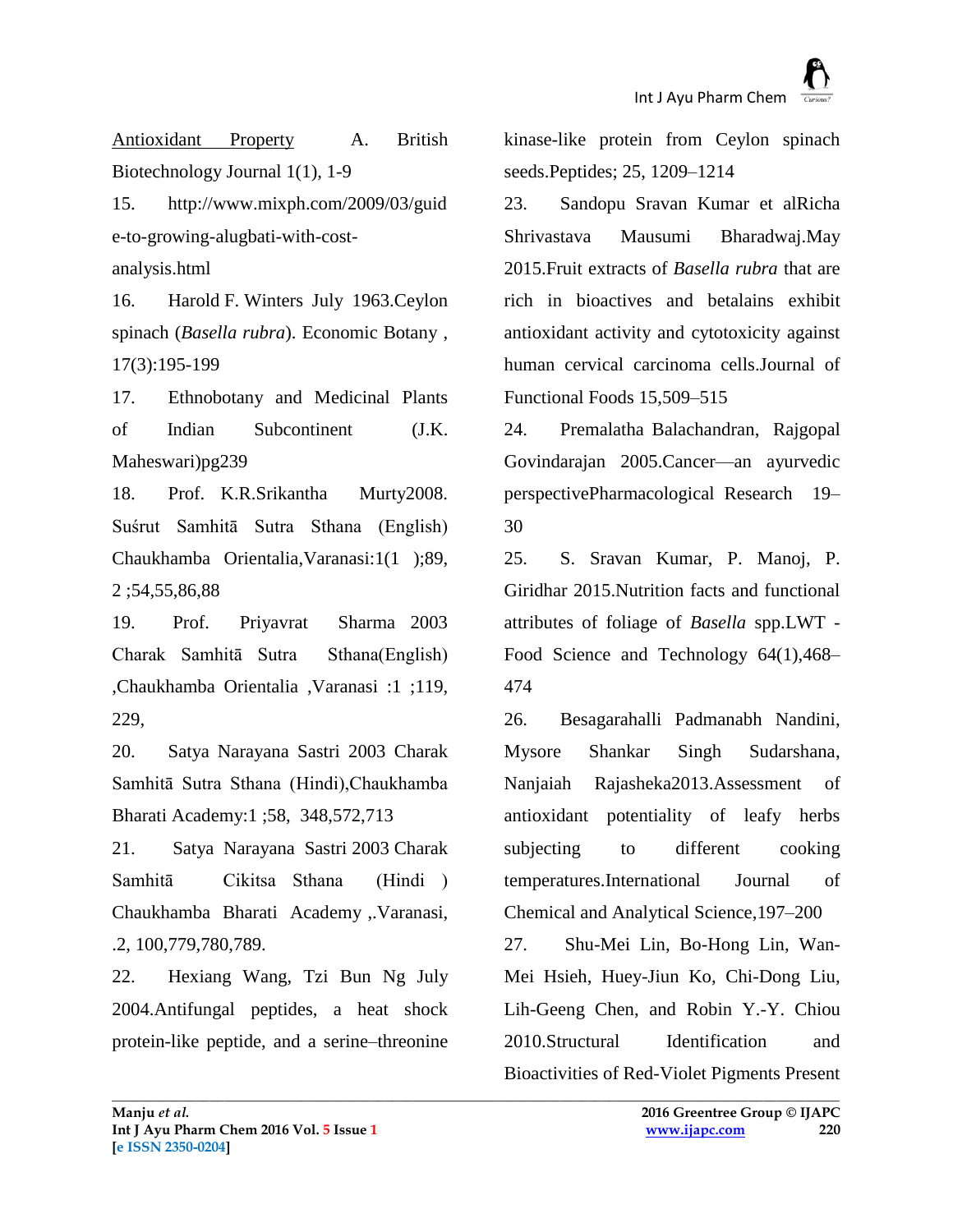in *Basella alba* Fruits *J. Agric. Food Chem.*,58 (19): 10364

28. [Nisarat Siriwatanametanon](http://www.sciencedirect.com/science/article/pii/S0378874110002680) [,Bernd L.](http://www.sciencedirect.com/science/article/pii/S0378874110002680)  [Fiebich,](http://www.sciencedirect.com/science/article/pii/S0378874110002680) [Thomas Efferth,](http://www.sciencedirect.com/science/article/pii/S0378874110002680) [Jose M. Prieto,](http://www.sciencedirect.com/science/article/pii/S0378874110002680) Michael Heinrich2010.Traditionally used Thai medicinal plants: *In vitro* antiinflammatory, anticancer and antioxidant activitie[sJournal of Ethnopharmacology](http://www.sciencedirect.com/science/journal/03788741) [130\( 2\)](http://www.sciencedirect.com/science/journal/03788741/130/2) ,196–207

29. [Cai-Xia Dong,](http://www.sciencedirect.com/science/article/pii/S014486171100004X) [Kyoko Hayashi,](http://www.sciencedirect.com/science/article/pii/S014486171100004X) [Yusuke Mizukoshi,](http://www.sciencedirect.com/science/article/pii/S014486171100004X) [Jung-Bum Lee,](http://www.sciencedirect.com/science/article/pii/S014486171100004X) [Toshimitsu Hayashi](http://www.sciencedirect.com/science/article/pii/S014486171100004X) 2011.Structures of acidic polysaccharides from *Basella rubra* L. and their antiviral effects[.Carbohydrate](http://www.sciencedirect.com/science/journal/01448617)  [Polymers](http://www.sciencedirect.com/science/journal/01448617)[84\( 3\)](http://www.sciencedirect.com/science/journal/01448617/84/3),1084–1092

30. [Cai-Xia Dong,](http://www.sciencedirect.com/science/article/pii/S014486171100004X) [Kyoko Hayashi,](http://www.sciencedirect.com/science/article/pii/S014486171100004X) [Yusuke Mizukoshi,](http://www.sciencedirect.com/science/article/pii/S014486171100004X) [Jung-Bum Lee,](http://www.sciencedirect.com/science/article/pii/S014486171100004X) [Toshimitsu Hayashi.](http://www.sciencedirect.com/science/article/pii/S014486171100004X) 2011.Structures of acidic polysaccharides from *Basella rubra* L. and their antiviral effects[.Carbohydrate](http://www.sciencedirect.com/science/journal/01448617)  [Polymers](http://www.sciencedirect.com/science/journal/01448617) [84\(3\)](http://www.sciencedirect.com/science/journal/01448617/84/3),1084–1092

31. [Shu-Mei Lin,](http://pubs.acs.org/action/doSearch?text1=Lin+Shu-Mei&field1=Contrib) [Bo-Hong Lin,](http://pubs.acs.org/action/doSearch?text1=Lin+Bo-Hong&field1=Contrib) [Wan-](http://pubs.acs.org/action/doSearch?text1=Hsieh+Wan-Mei&field1=Contrib)[Mei Hsieh,](http://pubs.acs.org/action/doSearch?text1=Hsieh+Wan-Mei&field1=Contrib) [Huey-Jiun Ko,](http://pubs.acs.org/action/doSearch?text1=Ko+Huey-Jiun&field1=Contrib) [Chi-Dong Liu,](http://pubs.acs.org/action/doSearch?text1=Liu+Chi-Dong&field1=Contrib) [Lih-Geeng Chen,](http://pubs.acs.org/action/doSearch?text1=Chen+Lih-Geeng&field1=Contrib) and [Robin Y.-Y. Chiou](http://pubs.acs.org/action/doSearch?text1=Chiou+Robin+Y-Y&field1=Contrib) 2010.Structural Identification and Bioactivities of Red-Violet Pigments Present in *Basella alba* Fruits *J. Agric. Food Chem.*, 58 (19),10364–10372

32. S. Deshpande1 G. B. Shah1, I. Deshpande2, N. S. Parmar 2003.Antiulcer activity of aqueous extract of *Basella rubra* in albino rats. JOURNAL OF NATURAL REMEDIES ,3(2):212-214

33. [Baskaran, G.](http://www.scopus.com/authid/detail.uri?authorId=55903854100&eid=2-s2.0-84949818280) [,Salvamani, S.,](http://www.scopus.com/authid/detail.uri?authorId=54893098800&eid=2-s2.0-84949818280) [Azlan,](http://www.scopus.com/authid/detail.uri?authorId=55903534200&eid=2-s2.0-84949818280)  [A.](http://www.scopus.com/authid/detail.uri?authorId=55903534200&eid=2-s2.0-84949818280)[,Ahmad, S.A.](http://www.scopus.com/authid/detail.uri?authorId=41261103100&eid=2-s2.0-84949818280) [,Yeap, S.K.,](http://www.scopus.com/authid/detail.uri?authorId=22952403200&eid=2-s2.0-84949818280)[Shukor, M.Y.](http://www.scopus.com/authid/detail.uri?authorId=23098320000&eid=2-s2.0-84949818280) 2015 Hypocholesterolemic and Antiatherosclerotic Potential of *Basella alba* Leaf Extract in Hypercholesterolemia-Induced Rabbits. [Evidence-based](http://www.scopus.com/source/sourceInfo.uri?sourceId=130094&origin=recordpage)  [Complementary and Alternative Medicine](http://www.scopus.com/source/sourceInfo.uri?sourceId=130094&origin=recordpage)**.**

34. [Baskaran, G.,](http://www.scopus.com/authid/detail.uri?authorId=55903854100&eid=2-s2.0-84921507513)[Salvamani, S.](http://www.scopus.com/authid/detail.uri?authorId=54893098800&eid=2-s2.0-84921507513)[,Ahmad,](http://www.scopus.com/authid/detail.uri?authorId=41261103100&eid=2-s2.0-84921507513)  [S.A.,](http://www.scopus.com/authid/detail.uri?authorId=41261103100&eid=2-s2.0-84921507513)[Shaharuddin, N.A.,](http://www.scopus.com/authid/detail.uri?authorId=15078833100&eid=2-s2.0-84921507513)[Pattiram,](http://www.scopus.com/authid/detail.uri?authorId=55514917500&eid=2-s2.0-84921507513)  [P.D.,](http://www.scopus.com/authid/detail.uri?authorId=55514917500&eid=2-s2.0-84921507513)[Shukor, M.Y.2](http://www.scopus.com/authid/detail.uri?authorId=23098320000&eid=2-s2.0-84921507513)015.HMG-CoA reductase inhibitory activity and phytocomponent investigation of *Basella*  alba leaf extract as a treatment for hypercholesterolemia. [Drug Design,](http://www.scopus.com/source/sourceInfo.uri?sourceId=19700175230&origin=recordpage)  [Development and Therapy](http://www.scopus.com/source/sourceInfo.uri?sourceId=19700175230&origin=recordpage) 9,509-517

35. Premakumari K[B\\*,](http://www.indianjournals.com/ijor.aspx?target=ijor:rjpp&volume=2&issue=3&article=019#cor001) Siddiqua Ayesha , Banu Shanaz, Josephine J., Jenita Leno, Ra j Bincy *2*013*.*Comparative Antimicrobial Studies of Methanolic Extract of *Muntingia calabura*, *Basella alba* and *Basella rubra* Leaves Research Journal of Pharmacognosy and Phytochemistry 2(3),246- 248

36. Nirmala, S Saroja, H R Vasanthi, and G Lalitha 2009[.Hypoglycemic effect of](http://www.academicjournals.org/jpp/PDF/Pdf2009/Aug/Nirmala%20et%20al.pdf)  [Basella rubra in streptozotocin –](http://www.academicjournals.org/jpp/PDF/Pdf2009/Aug/Nirmala%20et%20al.pdf) induced [diabetic albino rats A](http://www.academicjournals.org/jpp/PDF/Pdf2009/Aug/Nirmala%20et%20al.pdf) Journal of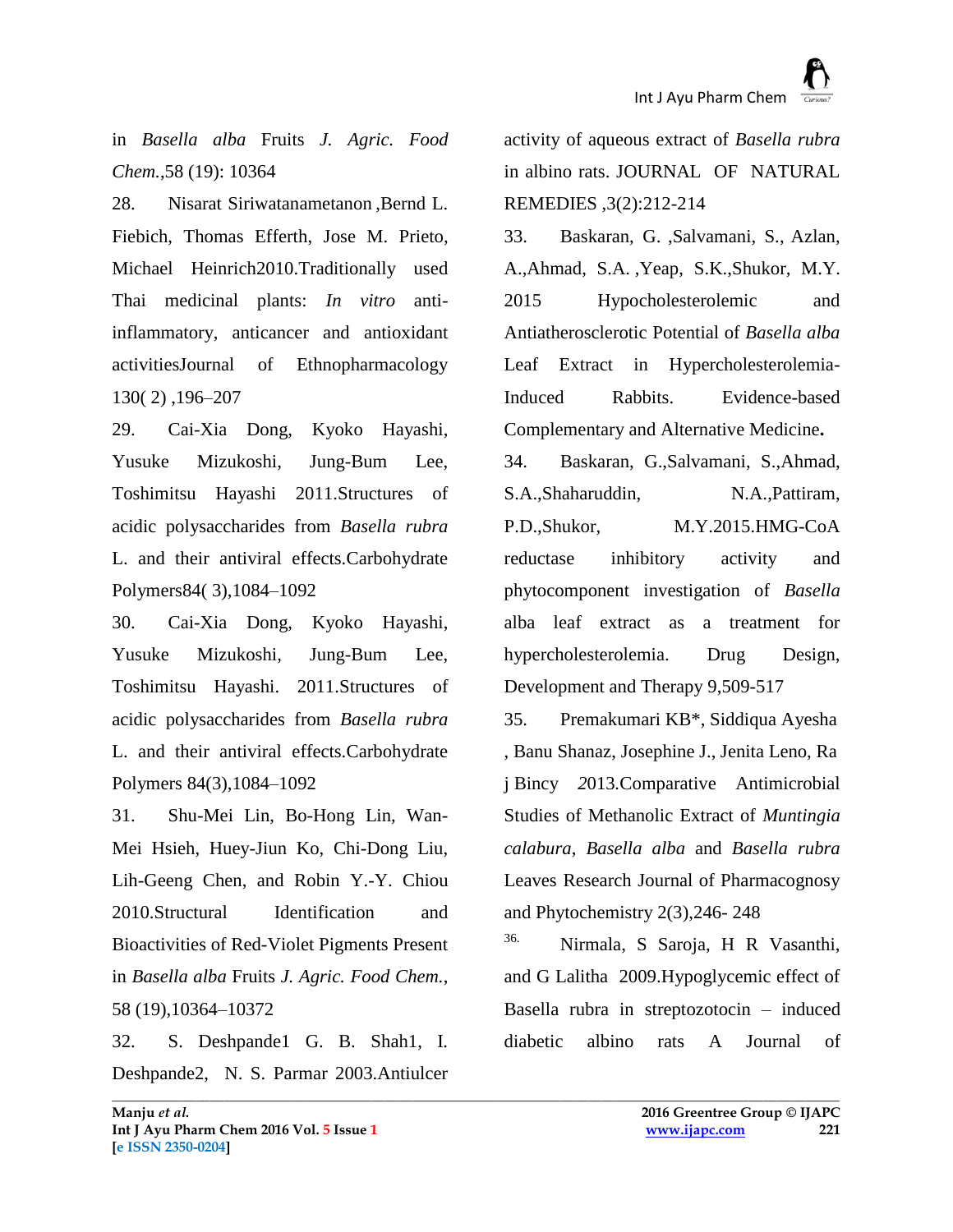Pharmacognosy and Phytotherapy 1 (2), 025-030, August, 2009

37. Nirmala, S. Saroja and G. Gayathri Devi 2011[.Antidiabetic Activity of](https://docs.google.com/viewer?a=v&q=cache:msEjhNoPNmYJ:www.sciencedomain.org/download.php?f=1298862196-Published_Nirmala_2011BBJ223_Final.pdf+basella+rubra+medicinal+study&hl=en&pid=bl&srcid=ADGEESgujwMfxRsR-NksHwFLmc4eFPBE7pkG4T_xbeuOp4DBt_rUSpj7AgPD5NHnwBb7rnwsTCl-CkqzJZU0XZmsXxp1YLAESw6Wj727hfk9T9eh7VEee1p2g-AF221bJ3HgcN6jEoOa&sig=AHIEtbRnUByI9olk5qgJUqh4dIMlSRW77w) *Basell*a [rubra and its Relationship with the](https://docs.google.com/viewer?a=v&q=cache:msEjhNoPNmYJ:www.sciencedomain.org/download.php?f=1298862196-Published_Nirmala_2011BBJ223_Final.pdf+basella+rubra+medicinal+study&hl=en&pid=bl&srcid=ADGEESgujwMfxRsR-NksHwFLmc4eFPBE7pkG4T_xbeuOp4DBt_rUSpj7AgPD5NHnwBb7rnwsTCl-CkqzJZU0XZmsXxp1YLAESw6Wj727hfk9T9eh7VEee1p2g-AF221bJ3HgcN6jEoOa&sig=AHIEtbRnUByI9olk5qgJUqh4dIMlSRW77w)  [Antioxidant Property](https://docs.google.com/viewer?a=v&q=cache:msEjhNoPNmYJ:www.sciencedomain.org/download.php?f=1298862196-Published_Nirmala_2011BBJ223_Final.pdf+basella+rubra+medicinal+study&hl=en&pid=bl&srcid=ADGEESgujwMfxRsR-NksHwFLmc4eFPBE7pkG4T_xbeuOp4DBt_rUSpj7AgPD5NHnwBb7rnwsTCl-CkqzJZU0XZmsXxp1YLAESw6Wj727hfk9T9eh7VEee1p2g-AF221bJ3HgcN6jEoOa&sig=AHIEtbRnUByI9olk5qgJUqh4dIMlSRW77w) A. British Biotechnology Journal 1(1),1-9

38. Vijender Kumar, ZA Bhat, Dinesh Kumar, NA Khan, IA Chashoo, Irfat Ara 2012[.Gastroprotective effect of leaf extracts](http://www.scielo.br/scielo.php?pid=S0102-695X2012000300026&script=sci_arttext&tlng=es)  [of Basella alba var. alba against](http://www.scielo.br/scielo.php?pid=S0102-695X2012000300026&script=sci_arttext&tlng=es)  [experimental gastric ulcers in rats](http://www.scielo.br/scielo.php?pid=S0102-695X2012000300026&script=sci_arttext&tlng=es) Revista Brasileira de Farmacognosia 22(3),657-662

39. [Ghosal, I.Mukherjee, D.](http://www.scopus.com/authid/detail.uri?authorId=56819126600&eid=2-s2.0-84940872680) [,Hancz,](http://www.scopus.com/authid/detail.uri?authorId=6602511716&eid=2-s2.0-84940872680)  [C.](http://www.scopus.com/authid/detail.uri?authorId=6602511716&eid=2-s2.0-84940872680)[,Chakraborty, S.B.](http://www.scopus.com/authid/detail.uri?authorId=35421358300&eid=2-s2.0-84940872680) 2015.Efficacy of Basella alba and Tribulus terrestris extracts for production of monosex Nile tilapia, Oreochromis niloticus. [Journal of Applied](http://www.scopus.com/source/sourceInfo.uri?sourceId=21100236605&origin=recordpage)  [Pharmaceutical Science.](http://www.scopus.com/source/sourceInfo.uri?sourceId=21100236605&origin=recordpage)[5\(8\),](http://www.scopemed.org/?jid=19&iid=2015-5-8.000) 152-158

40. Adhikari R., Naveen Kumar H.N., Shruthi S.D. 012. A Review on Medicinal Importance of Basella alba L. Int. J. Pharma. Sci. Drug Res. 4,110-114

41. [Moundipa, P.F.](http://www.scopus.com/authid/detail.uri?authorId=6507380067&eid=2-s2.0-29244490046) [,Beboy,](http://www.scopus.com/authid/detail.uri?authorId=10144401200&eid=2-s2.0-29244490046)  [N.S.E.](http://www.scopus.com/authid/detail.uri?authorId=10144401200&eid=2-s2.0-29244490046)[,Zelefack, F.](http://www.scopus.com/authid/detail.uri?authorId=10144750600&eid=2-s2.0-29244490046)[,Ngouela, S.,](http://www.scopus.com/authid/detail.uri?authorId=6508193075&eid=2-s2.0-29244490046)[Tsamo,](http://www.scopus.com/authid/detail.uri?authorId=6602861965&eid=2-s2.0-29244490046)  [E.,](http://www.scopus.com/authid/detail.uri?authorId=6602861965&eid=2-s2.0-29244490046)Schill, W.-B.[,Monsees, T.K.](http://www.scopus.com/authid/detail.uri?authorId=6603738405&eid=2-s2.0-29244490046) 2005.Effects of *Basella alba* and Hibiscus macranthus extracts on testosterone production of adult rat and bull leydig cells. [Asian Journal of](http://www.scopus.com/source/sourceInfo.uri?sourceId=27642&origin=recordpage)  [Andrology](http://www.scopus.com/source/sourceInfo.uri?sourceId=27642&origin=recordpage) 7(4), 411-417

42. [Chakraborty, S.B.,](http://www.scopus.com/authid/detail.uri?authorId=35421358300&eid=2-s2.0-84876050183)[Molnár, T.](http://www.scopus.com/authid/detail.uri?authorId=14619567700&eid=2-s2.0-84876050183) [,Hancz, C.2](http://www.scopus.com/authid/detail.uri?authorId=6602511716&eid=2-s2.0-84876050183)012.Effects of methyltestosterone, tamoxifen, genistein and basella alba extract on masculinization of guppy (poecilia reticulata). [Journal of](http://www.scopus.com/source/sourceInfo.uri?sourceId=21100236605&origin=recordpage)  [Applied Pharmaceutical Science](http://www.scopus.com/source/sourceInfo.uri?sourceId=21100236605&origin=recordpage) 2(12),48- 52

43. [Bamidele, O.,](http://www.scopus.com/authid/detail.uri?authorId=36087133400&eid=2-s2.0-78049472606) [Akinnuga, A.M.,](http://www.scopus.com/authid/detail.uri?authorId=36087028500&eid=2-s2.0-78049472606) [Olorunfemi, J.O.](http://www.scopus.com/authid/detail.uri?authorId=6603082074&eid=2-s2.0-78049472606)[,Odetola, O.A.,](http://www.scopus.com/authid/detail.uri?authorId=36612121200&eid=2-s2.0-78049472606)[Oparaji,](http://www.scopus.com/authid/detail.uri?authorId=36612254800&eid=2-s2.0-78049472606)  [C.K.](http://www.scopus.com/authid/detail.uri?authorId=36612254800&eid=2-s2.0-78049472606)[,Ezeigbo, N.2](http://www.scopus.com/authid/detail.uri?authorId=36815839100&eid=2-s2.0-78049472606)010.Effects of aqueous extract of Basella alba leaves on haematological and biochemical parameters in albino rats. [African Journal of](http://www.scopus.com/source/sourceInfo.uri?sourceId=14940&origin=recordpage)  [Biotechnology](http://www.scopus.com/source/sourceInfo.uri?sourceId=14940&origin=recordpage) 9(41),6952-6955

44. [Hye-Jin Park2](http://www.sciencedirect.com/science/article/pii/S1995764514601486)001.Immune stimulatory activity of BRP-4, an acidic polysaccharide from an edible plant, *Basella rubra* L[.Asian Pacific Journal of Tropical](http://www.sciencedirect.com/science/journal/19957645)  [Medicine](http://www.sciencedirect.com/science/journal/19957645) [7\(11\),](http://www.sciencedirect.com/science/journal/19957645/7/11) 849–853

45. [Chakraborty, S.B.](http://www.scopus.com/authid/detail.uri?authorId=35421358300&eid=2-s2.0-84930331205)[,Molnár, T.,](http://www.scopus.com/authid/detail.uri?authorId=14619567700&eid=2-s2.0-84930331205)[Ardó,](http://www.scopus.com/authid/detail.uri?authorId=23479551300&eid=2-s2.0-84930331205)  [L.,](http://www.scopus.com/authid/detail.uri?authorId=23479551300&eid=2-s2.0-84930331205)[Jeney, G.,](http://www.scopus.com/authid/detail.uri?authorId=6602652586&eid=2-s2.0-84930331205)[Hancz, C.](http://www.scopus.com/authid/detail.uri?authorId=6602511716&eid=2-s2.0-84930331205) 2015.Oral administration of *Basella alba* leaf methanol extract and genistein enhances the growth and non-specific immune responses of Oreochromis niloticus. [Turkish Journal of](http://www.scopus.com/source/sourceInfo.uri?sourceId=19200157113&origin=recordpage)  [Fisheries and Aquatic Sciences](http://www.scopus.com/source/sourceInfo.uri?sourceId=19200157113&origin=recordpage) 15(1),167- 173

46. [Abinash Pratim Saikia,Venkat](http://www.sciencedirect.com/science/article/pii/S0378874106000341)  [Kishore Ryakala,](http://www.sciencedirect.com/science/article/pii/S0378874106000341) [Pragya Sharma,](http://www.sciencedirect.com/science/article/pii/S0378874106000341) [Pranab](http://www.sciencedirect.com/science/article/pii/S0378874106000341)  [Goswami](http://www.sciencedirect.com/science/article/pii/S0378874106000341) [Utpal Bora](http://www.sciencedirect.com/science/article/pii/S0378874106000341) 2006.Ethnobotany of